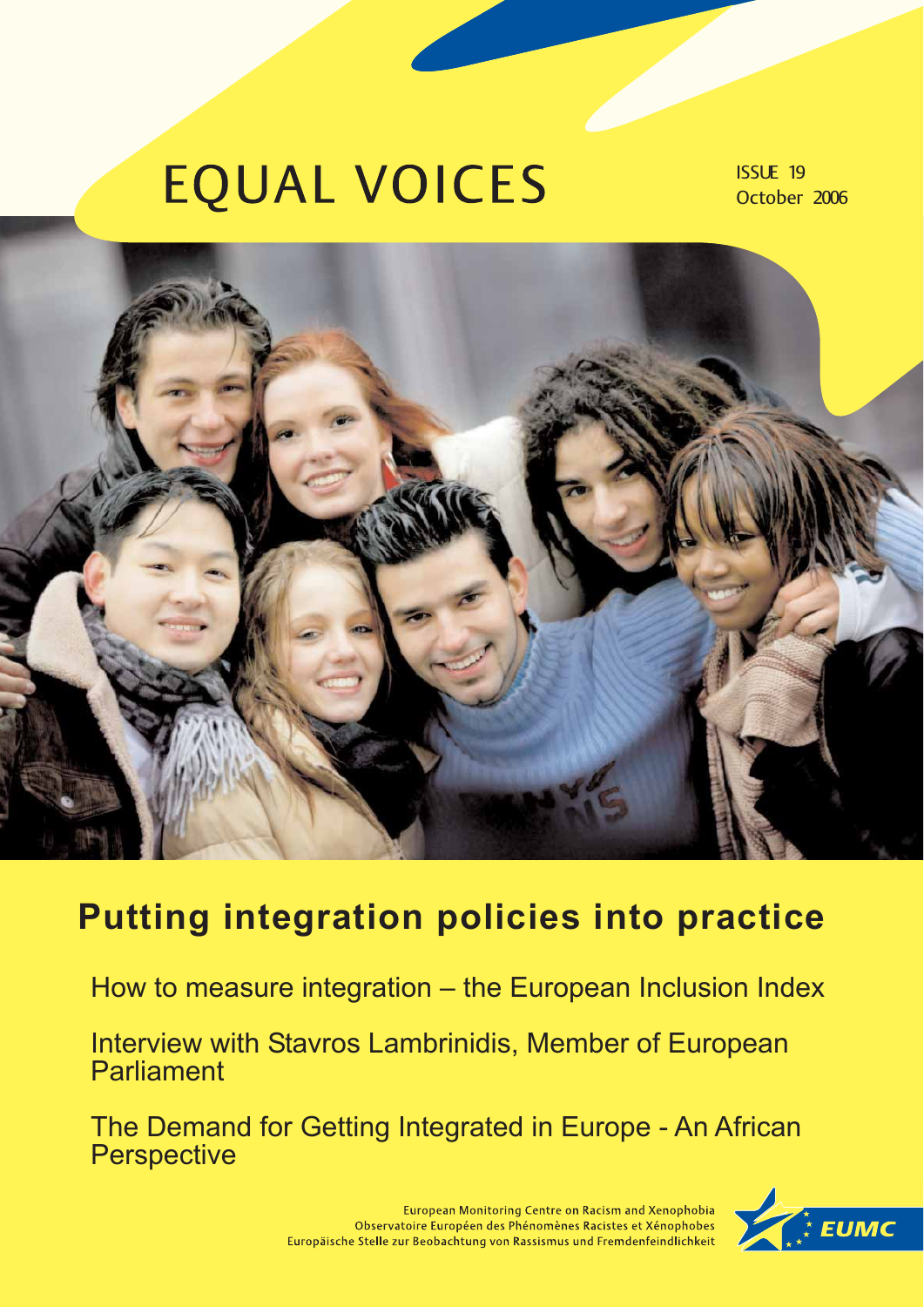#### ISSUE 19 **EQUAL VOICES** October 2006

## **Contents**

- 3 Editorial
- 4 Active citizens for integrated societies, by Jan Niessen
- 8 Interview with Mr Stavros Lambrinidis, Member of European Parliament
- 11 How to measure integration the European Inclusion Index, by Laura Citron
- 16 Integration: An anti-racism impact assessment, by ENAR
- 19 Cultural Diversity and Integration - The Demand for Getting Integrated in Europe - An African Perspective, by Chibueze Udeani
- 23 Integration at local level the example of Aarhus/Denmark, by Anne Marie Larsen
- 27 Putting integration policies into practice – the example of Bradford/UK, by Rizwan Rehman / Bradford Council

Coverpage photo: European Community, 2006

### **Impressum**

## **Publisher:**

European Monitoring Centre on Racism and Xenophobia (EUMC) A-1060 Vienna, Rahlgasse 3 Tel.: +43 (1) 580 30 - 0 Fax: +43 (1) 580 30 - 93 Email: media@eumc.europa.eu Web: http://eumc.europa.eu **Editors:** Beate Winkler, Waltraud Heller **Art work:** Luc Schwartz



## Welcome to Equal Voices

*The EUMC team is pleased to welcome all readers to the 19th issue of the magazine Equal Voices. Equal Voices consists of in-depth articles and features with analysis, new research, surveys, expert input, concepts for successful integration and comments. The opinions expressed in this publication do not necessarily reflect those of the EUMC.*

*To develop the magazine further we would very much welcome your comments, suggestions or proposals for issues to be covered in the magazine. You can contact us by e-mail: media@eumc.europa.eu*

*All major articles of the Equal Voices will be available in English, French and German on the EUMC-website: http://eumc.europa.eu*

*The EUMC team*



Bienvenue à notre magazine Equal Voices

*L'équipe de l'EUMC est heureuse d'accueillir tous les lecteurs d'Equal Voices dans les pages du dix-neuvème numéro de ce magazine. Equal Voices contient des articles et des éléments de fond ainsi que des analyses, des nouvelles recherches, des enquêtes, des contribu-*

*tions de spécialistes et des idées pour une intégration réussie et des commentaires. Les opinions exprimées dans cette publication ne représentent pas nécessairement celles de l'EUMC.* 

*Pour nous permettre d'améliorer ce magazine, nous serions heureux de recevoir vos commentaires, vos suggestions ou propositions concernant les sujets que vous souhaiteriez y voir paraître.* 

*Vous pouvez nous contacter par courrier électronique, à l'adresse: media@eumc.europa.eu*

*Les principaux articles d'Equal Voices sont publiés en anglais, français et allemand sur le site web de l'Observatoire: http://eumc.europa.eu*

*L'équipe de l'EUMC* 



### Willkommen bei Equal Voices

*Das EUMC-Team begrüßt alle Leserinnen und Leser zu dieser neunzehnten Ausgabe des Magazins Equal Voices. Der Inhalt von Equal Voices besteht aus Artikeln und Dokumentationen mit Analysen, neuen Untersuchungen, Erhebungen, Beiträgen von Experten, Konzepten für*

*eine erfolgreiche Integration und Kommentaren. Die in diesem Magazin veröffentlichten Meinungen müssen nicht unbedingt mit denen des EUMC übereinstimmen.*

*Um das Magazin weiter zu entwickeln, nehmen wir gerne Ihre Kommentare, Anregungen und Vorschläge zu Fragen entgegen, die in dem Magazin behandelt werden sollen. Sie können uns per E-Mail erreichen: media@eumc.europa.eu*

*Alle wichtigen Artikel aus Equal Voices werden in englischer, französischer und deutscher Sprache auf der EUMC-Website veröffentlicht: http://eumc.europa.eu*

*Das EUMC-Team*

European Monitoring Centre on Racism and Xenophobia Observatoire Européen des Phénomènes Racistes et Xénophobes Europäische Stelle zur Beobachtung von Rassismus und Fremdenfeindlichkeit

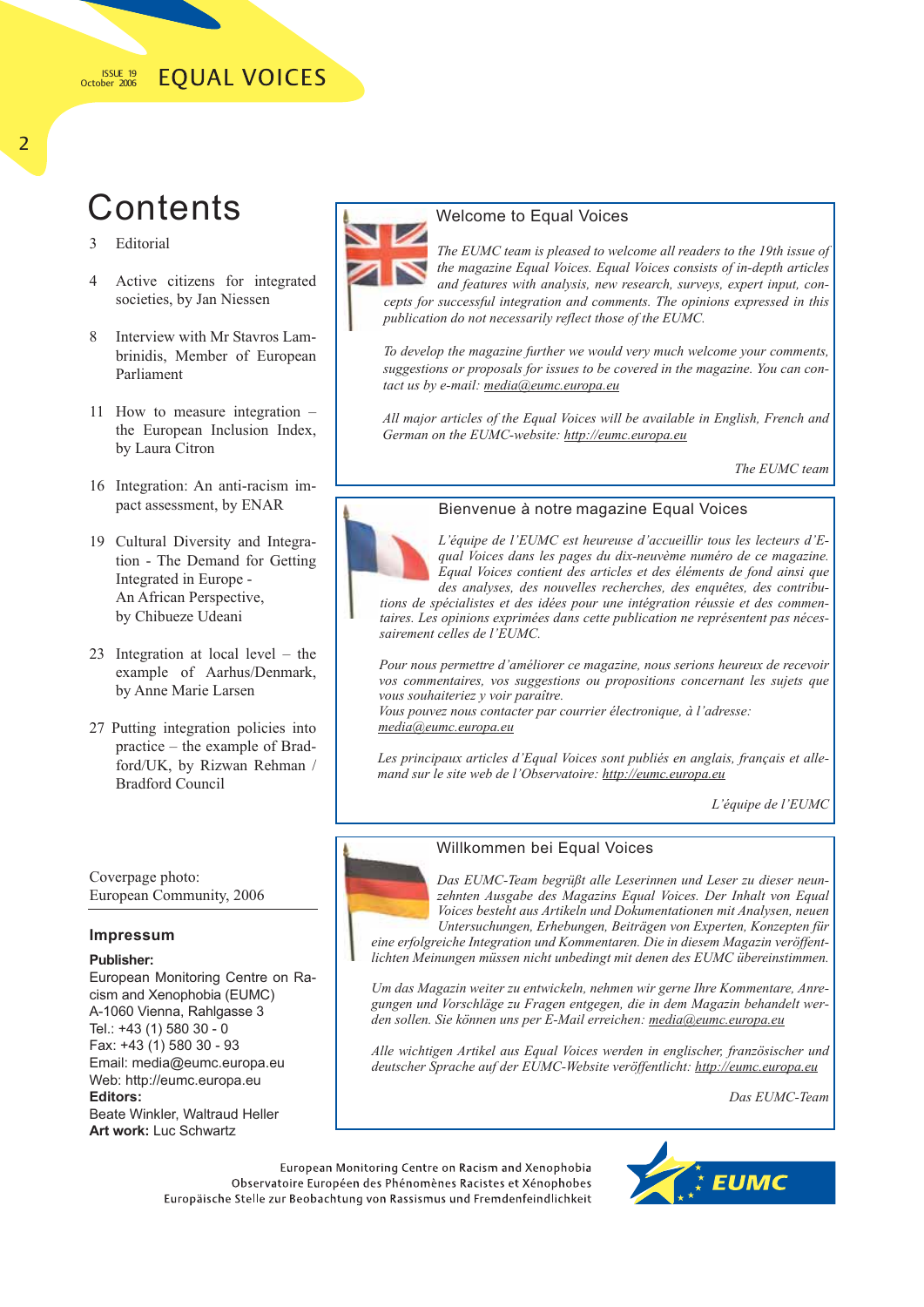## **Editorial**

## From threat to opportunity

The European Union with its 25 Member States and so many different cultures is based on the principles of equality and diversity. And all of us know that the European Union will become even more diverse in the future. Are we prepared for this development? Are we ready for our future? I think not.

The key to a positive common future – a future where we will be able to use all our talents and take advantage of the opportunities – is one word: integration. A lot has to be done in this field and there will be no simple answers or easy prescriptions for success. However, short-, mid- and longterm concepts and actions will lead to positive developments.

I will mention only some aspects. Rooting out racial inequalities is crucial in order to promote social integration and community cohesion. It is therefore important that, as part of the debate on integration issues related to racism, the promotion of equality and the respect for everyone's fundamental rights are strongly emphasised. Integration is correctly seen as an integral part of the development of community cohesion. It ensures that diverse and multi-faceted communities can live together, can draw on a shared desire to attain common goals and can respect and support common institutions. Community cohesion requires a broad range of policies which address a variety of concerns, related both to the minority and majority populations.

Targeted integration policies are needed as well as mainstreaming for integration. Political leaders, institutions and the media have a particular role to play in ensuring that perceptions of diversity and multiculturalism are not tainted by racism and

xenophobia. Action on integration takes place in many different ways, different areas and at different governance levels. Exchange of good practices, benchmarking and peer review can be used to define common integration objectives. Because of this complexity, it is necessary to develop joint policies and cooperation all across Europe.

Addressing all these issues requires three basic elements which are often forgotten:

## **1. We need to change our perspectives: from threat to opportunity**

There is an ongoing debate in the European Union about integration, much of which is conducted in response to issues related to immigration, anti-terrorism, multiculturalism and the declining population in many European Union countries. These are all issues which can be seen as a threat to the majority population in various countries. Sometimes it even appears that the visible evidence of the economic and cultural success of ethnically diverse and multicultural countries such as the United States of America, the United Kingdom and France, is lost in media reporting which seeks to portray ethnic minority citizens in these countries in a negative light. Thus, negative debate becomes an obstacle to our future because it hinders our view of the great opportunities and assets of integration. One particularly striking illustration will suffice to prove the point. Research has identified the most successful societies in economic terms as the ones that have three common indicators, the so-called three T's: Technology, Talent and Tolerance and "Tolerance" (normally I avoid



Photo: EUMC/Bruckberger Photo: EUMC/Bruckberger

this word and prefer "respect") means successful integration.

## **2. For successful integration we need implementation of concepts, programmes, recommendations**

There are many concepts, action plans and reports by high-ranking commissions throughout Member States. However, these are seldom implemented. We have to shift from recommendations on paper to "recommendations in action". For this we need:

## **3. Clear and forceful political leadership**

We need political leaders who address our future in a responsible and constructive way! We need political leaders who offer clear perspectives and a positive vision. The European Union is a unique peace project and a remarkable success story in integrating so many different states, cultures and people. We have to use all our talents, technologies and "tolerance" (in other words: respect for each other!) to make it even more successful on the basis of respect for human rights. Integration is a challenge but, crucially, it is also an opportunity for all of us - for you, for me.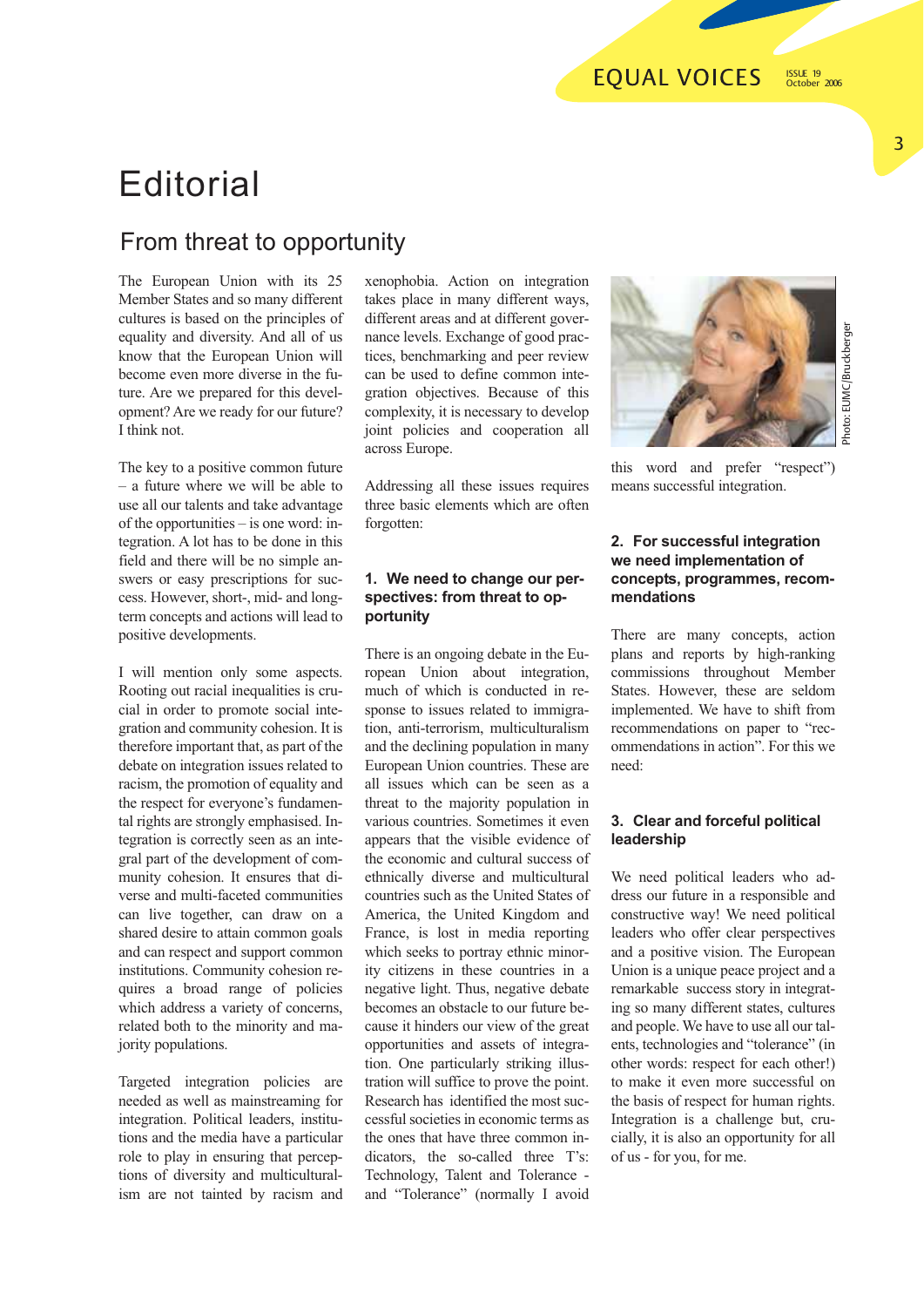## Active citizens for integrated societies

*By Jan Niessen*

This article seeks to give answers to some of the core questions around the 'integration debate': What is the context of the current debate? Who is working on integration at European and national levels? How is integration defined? What should integration policies look like?

The article gives an overview of the integration challenges that Europe is facing. At a time when Europe's population is changing dramatically in composition and size, European level action is necessary to develop joint policies. The author states that the debates are somewhat moving away from the often rather ideological discussions about integration models to more pragmatic discussions. Exchange of good practices, benchmarking and peer review can be used to define integration objectives, such as improving policies and services in the public and private sectors, removing 'integration impediments' and building on 'integration facilitators', opening up of mainstream institutions, and enhancing (intercultural) competence.

*The views expressed in this article are those of the author and do not necessarily reflect the opinion of the EUMC.*

## **Europe's population challenges**

Europe's population is dramatically changing in composition and size. It is getting older and will, as things stand at the moment, eventually shrink. This poses serious challenges for how European societies are kept together, i.e. for how they are integrated. Can sufficient income be generated and the same level of productivity and standard of living be maintained? Are the same services needed and will they be delivered in the same way and by the same people, as currently is the case? How will (inter-generational) solidarity be organised and social bonding take shape? Continuous settlement of immigrants and refugees are part of the equation. Working in pursuit of just immigration and refugee policies and the effective integration of these persons into our societies cannot be done in isolation from efforts to meet the overall challenges and requires the active involvement of all citizens, whether or not they have an immigrant or refugee background.

European co-operation on all these matters takes place in many different ways and at different governance levels. It covers a wide range of issues and involves a variety of governmental and non-governmen-

Integration is not easy to plan. It is a long-term process, it is non-linear, and it is multifaceted.

tal actors. This justifies the question how policies can be compared in such a way that various actors can learn from each other with a view to replicating policies and adapting them to their own situation, or to change and develop new policies together. Exchange of good practices, benchmarking and peer review are methods that can be used for that purpose. They can be applied also at European level despite the different governance structures, welfare systems, state-civil society relations and diverse migration histories of the Member States.

Integration is actually not easy to plan. It is a long-term process and it is non-linear as, for example, (inter)national economic and political events or criminal acts can set back integration processes significantly. Integration is also multi-faceted, demanding a capacity for adaptation from a wide variety of actors including immigrants themselves. European societies need to become 'learning societies' and citizens become active citizens, familiarising themselves with new types of interaction and communication and with new and diverse groups of people, including immigrants and refugees. At the same time, family life, education, voluntary work, political par-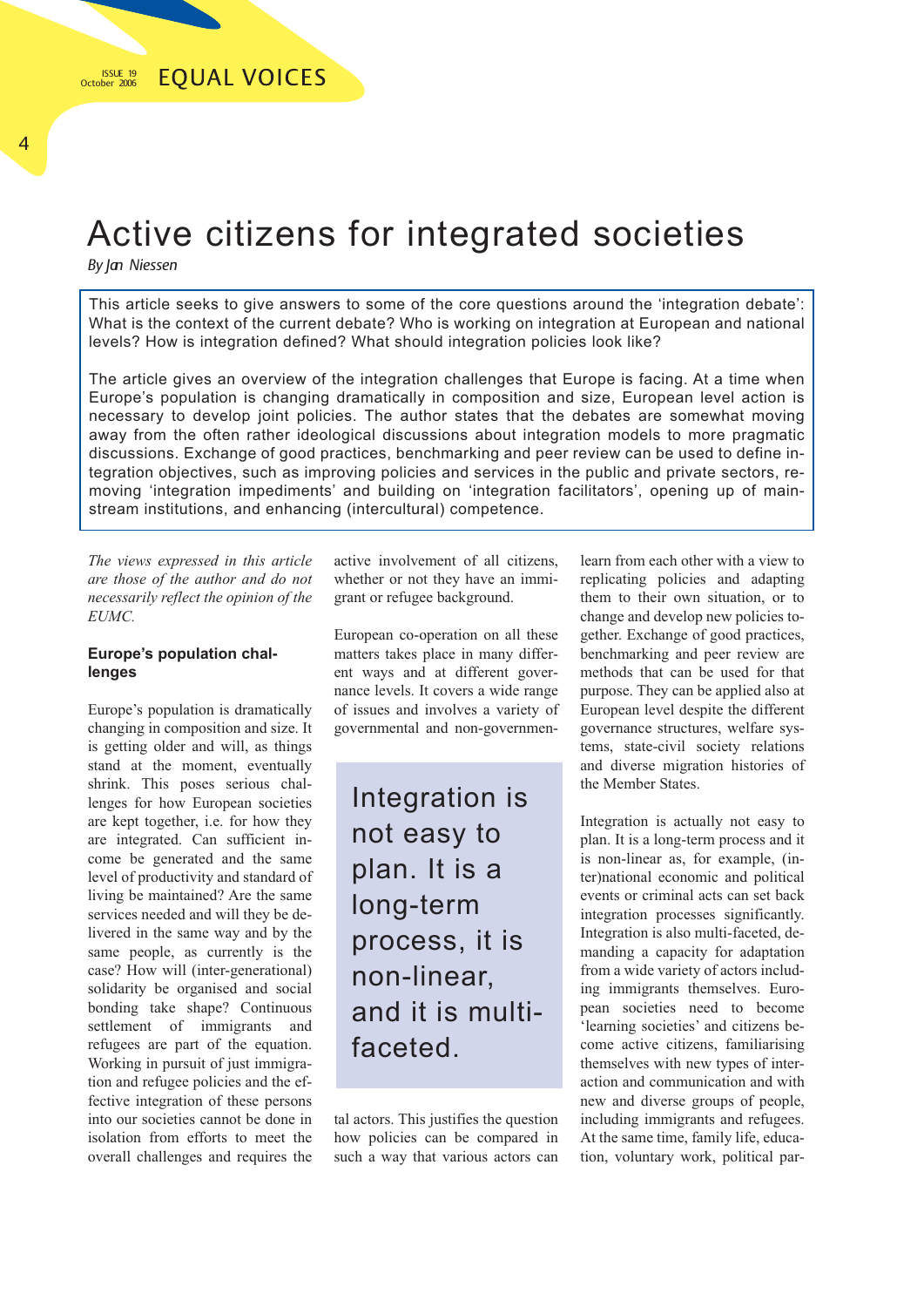#### **EQUAL VOICES** ISSUE 19 October 2006



Rather than integrating into static societies, immigrants and refugees in Europe engage with the fluid societal arrangements that surround them.

ties, trade unions, organised religion, social dialogue, and other mechanisms and institutions are changing shape under the influence of rapid socio-economic and demographic changes. Rather than integrating into static societies, immigrants and refugees in Europe engage with the fluid societal arrangements that surround them.

### **Shared responsibilities**

Who is working on integration at European and national levels and how is integration defined? Whereas migration and integration are multi-faceted processes, making them the shared responsibility of various ministries, Justice and Home Affairs ministries are often in the lead (as is at EU level DG Jus-

tice, Freedom and Security). Social Affairs and Employment Ministries usually cover areas that are crucially important for the inclusion and participation of immigrants. Other ministries are, partly as result of mainstreaming, significantly involved, such as Culture and Education, Housing and Health. Within the Council of Europe, integration is part of the department of Social Cohesion. The responsibility is in another way shared, namely between governmental and non-governmental agencies and actors. Public policies are the result of an intensive interplay between the public and private sectors, between public and semi-public authorities and civil society: from social partners to religious organisations, from community organisations to advocacy groups, from service providers to particular interest or professional groups, from media to academia.

The governmental and non-governmental actors co-operate in varying degrees with each other at various levels of governance, from the local to European level. An 'integration infrastructure' is developing that includes mechanisms for policy design, implementation and review, as well as official and less official, public and private structures and networks for co-operation. European institutions which are setting and enforcing binding standards of human rights, equality and non-discrimination are part of this infrastructure as are policy processes and mechanisms such as the Lisbon process and open methods of co-ordination such as the one on social inclusion. Part of it are, last but not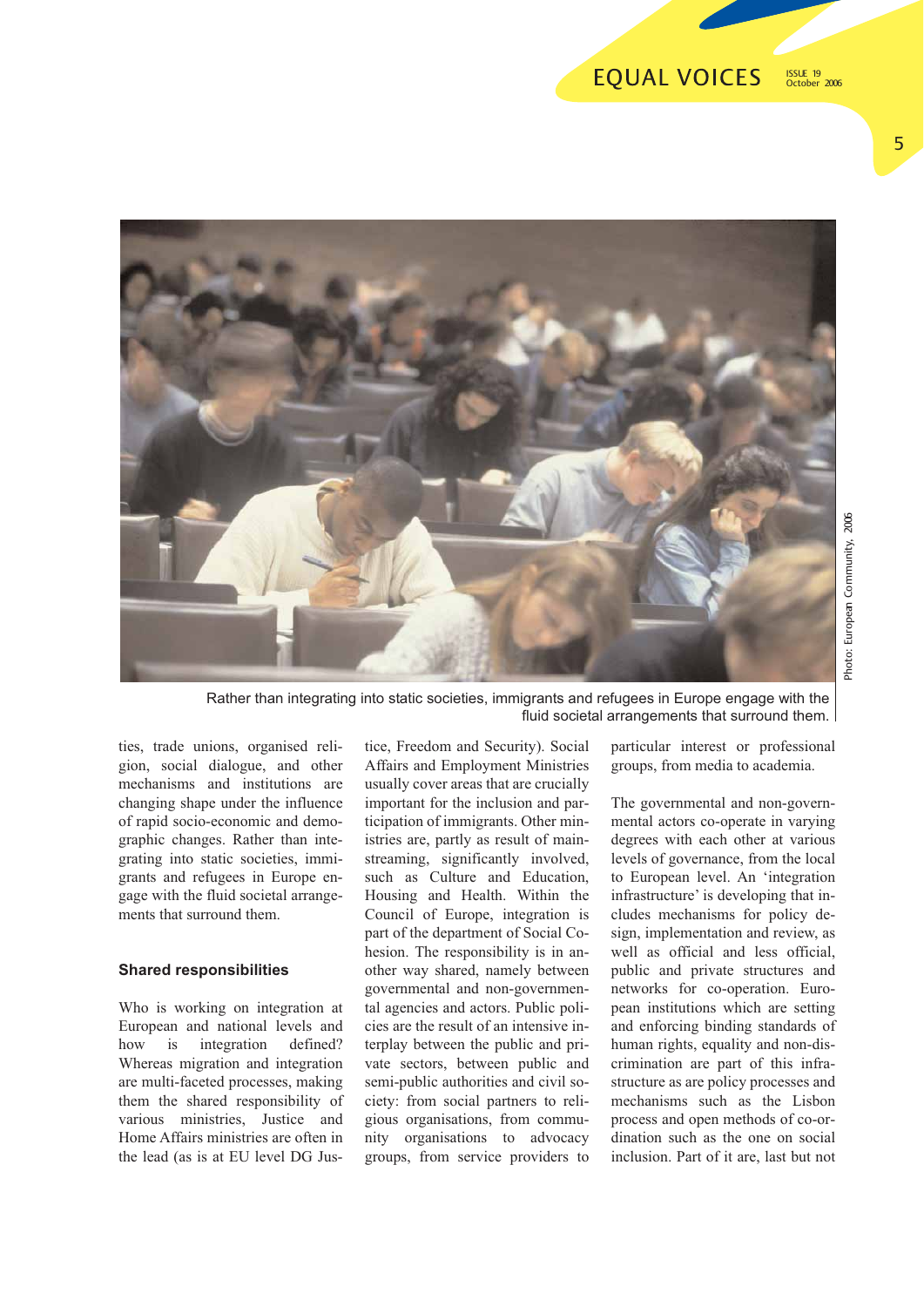least, also official and semi-official monitoring and implementing agencies, civil society networks of community and advocacy groups, etc. None of these agencies exclusively owns the 'integration issue', but all of them have a responsibility and contribute in their own way to intetwo years. Together, they attracted hundreds of policy-makers and practitioners from most Member States, Norway and Switzerland who focussed on outcomes in terms of social and economic mobility, education, health, housing, social services, and societal participation. The exam-



Confronting inequalities in economic life, education, and other areas is a task for all governmental and non-governmental actors.

gration policies, programmes and projects.

## **A life-cycle approach to integration**

What integration is may easily trigger familiar debates about assimilation or multiculturalism. However, it seems that the debates are somewhat moving away from these often rather ideological discussions about integration models to more pragmatic discussions on access and equality, and participation and active citizenship. At least that became clear during the preparation of the European Handbook on Integration<sup>1</sup> for which a series of seven international seminars were organised in the course of ples they gave of policies and practices were geared towards the elimination of considerable and persistent inequalities between immigrants (first and subsequent generations) and the 'native' population in terms of economic integration and mobility (as employees or entrepreneurs), education (attainment and career development), health and social services (not yet sufficiently tailored to the needs of a diverse population), and societal participation (under-representation in political life, the voluntary sector and cultural life). By eliminating inequalities, the societal outcomes for immigrant and native population converge.

This approach *(integration as convergence of outcomes)* leans very much on equality and anti-discrimination principles (and theories). Another commonality emerged, which could be summarised as a *life-cycle approach to integration* that takes the challenges and opportunities people face in the different stages of their life as starting points. It concentrates very much on (groups of) individuals who interact with their environment. For example, it identifies obstacles for immigrant groups accessing schools (depending on the life stage: primary or secondary schools) and verifies whether this is more a matter of socio-economic position or of belonging to an ethnic group. It checks whether and how obstacles are overcome or are perpetuated in other life stages (with entering university, work, or retirement). It establishes what makes up the direct or wider environment (from family life to work and from education to leisure), who the significant other players are and what role they play. Along similar lines, opportunities can be identified in all stages of life, and the factors which make opportunities arise are analysed as well as how these are seized. This approach very much leans on theories and practices that are responsive to diversity, namely opening up of institutions, acquisition of competences and customising of public and private services. Equally it looks at strategies of lifelong learning.

Confronting inequalities in economic life, education, and other areas is a task for all governmental and non-governmental actors, although those shaping the legislative framework have a special responsibility. Elements of 'civic citizenship' such as security of residence, support for family life, facilitated naturalisation and anti-discrimina-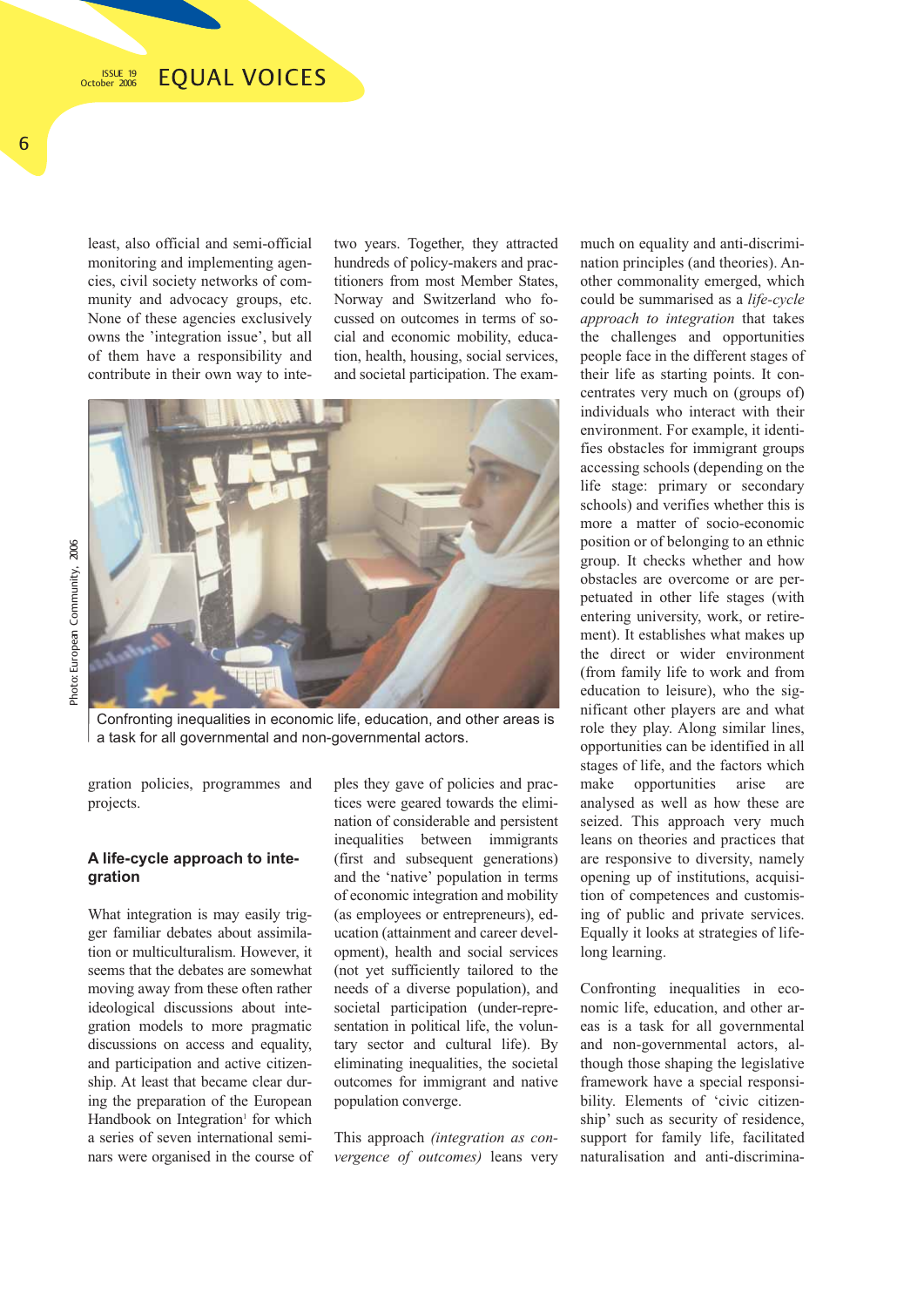#### **EOUAL VOICES** ISSUE 19 October 2006



7



tion are of central importance, as are concepts associated with the term social citizenship: participation, social mobility and customised service delivery. These concepts can be put into practice through standard setting at national and European levels, codes of conducts concerning administrative practices, and the removal of unnecessary legal barriers. Acquisition of competences is directed at the overall population including immigrants and calls upon each individual to engage in a process of lifelong learning. Language acquisition is part of the undertaking, as is continuous training and education. Over time, individuals not only gain new information but also develop the capacity to learn: 'learning to learn'. Empowerment also reinforces knowledge, and vice versa. Organisations also help themselves and the integration process by acquiring intercultural knowledge, be they small or big, professional or voluntary, mainstream or immigrant-led. By constantly adapting to their environment and its changing patterns of diversity, they become 'learning organisations' that strengthen social cohesion in the societies of which they are a part.

### **To conclude**

Working together at the European level on immigrant integration requires putting this work into the context of Europe's overall challenges and policies that are put in place to address them (combining a targeted approach with mainstreaming). It is about co-operation between organisations and among citizens and those who are on their way to become full citizens. The aim is to enable everybody to participate and to enhance organisations' capacity to act. Equality and access are core-guiding principles. To conclude, it seems that sharing an allembracing definition of integration becomes less important than agreeing on specific integration objectives, which can be categorised under the headings: improving policies and services in the public and private sectors, removing 'integration impediments' and building on 'integration facilitators', and opening up of mainstream institutions and enhancing (intercultural) competence.

*Jan Niessen is a sociologist who has written widely on issues related to international migration and antiracism. He is the co-author, with Yongmi Schibel, of the European Commission's "Handbook on Integration". Jan Niessen is Director of the Brussels-based Migration Policy Group, an independent policy institute on migration and diversity. For further information see www.migpolgroup.com*

## **The EUMC has a new Web-Address http://eumc.europa.eu**

The Handbook is prepared by MPG for the European Commission (DG Justice Freedom and Security) and written by Jan Niessen and Yongmi Schibel. The first edition was published in 2005 and the second will be published in 2007 in all the official Community languages.

http://ec.europa.eu/justice\_home/doc\_ centre/immigration/integration/doc/handbook\_en.pdf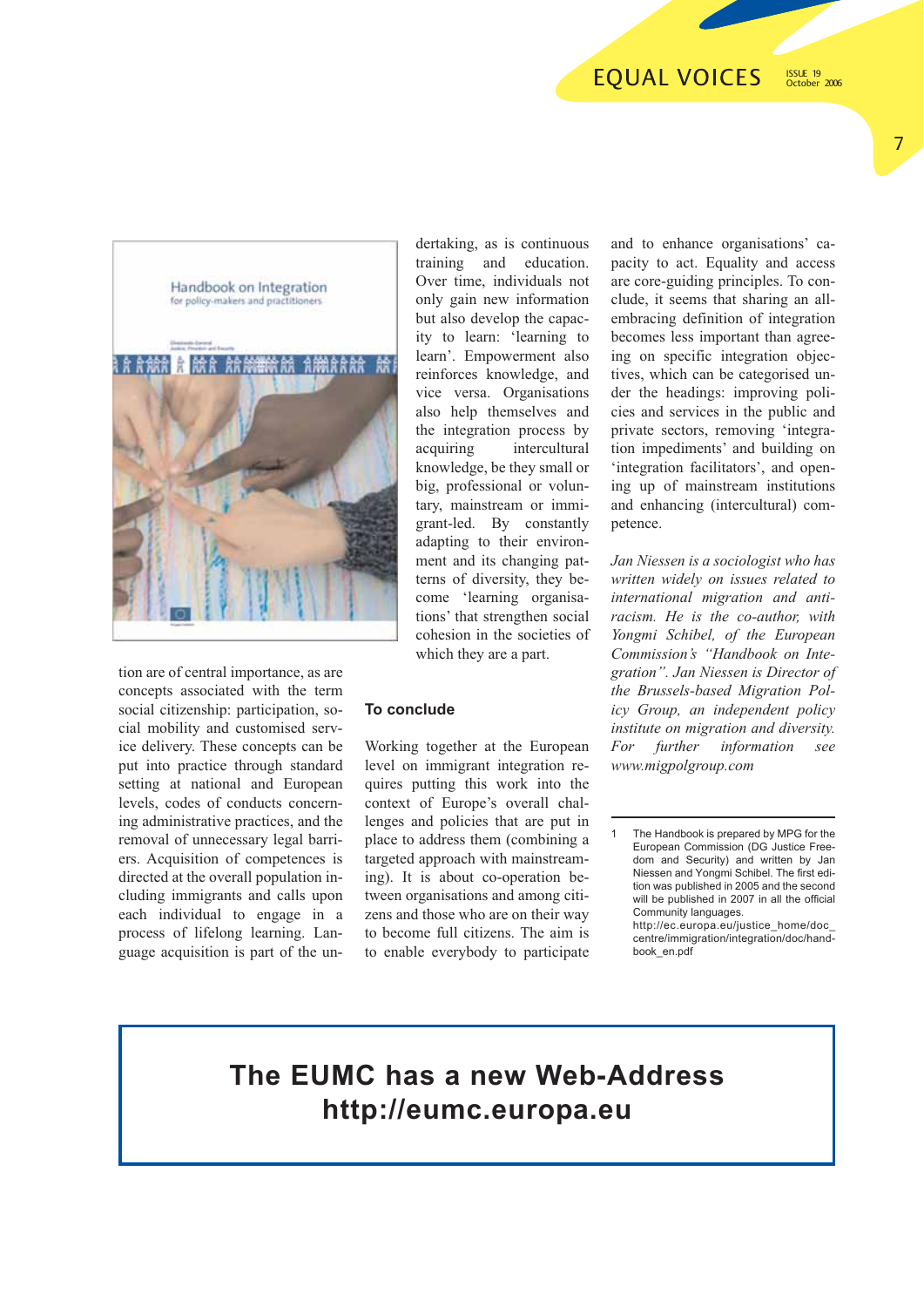## Interview with Mr Stavros Lambrinidis, Member of European Parliament

*Socialist Group in the European Parliament, Greece*

*Vice-President of the Committee on Civil Liberties, Justice and Home Affairs*



*Debates on integration policies top Europe's political agenda these days. The European Parliament has discussed and adopted your report on strategies and means for the integration of immigrants in the European Union. What are the core messages from this report?*

The report that the European Parliament adopted breaks an old "taboo": that integration is allegedly strictly a "local" matter and that the EU should therefore have nothing to do with it. While, of course, the primary application of integration policies is indeed local – through actions in local schools, places of business or worship, civil society, etc. – integration is global in its implications, especially when it fails. Immigrants in Europe today amount to about 40 million people – in terms of population, a 26th Member State. In that sense, their successful integration is an issue tantamount in importance to the successful integration of EU candidate countries. In the face of such a challenge, the Union's commitment has been largely neglectful. This is why the European Parliament Report asks the EU to strategise on and to fund integration policies, to monitor their effects in an independent and effective manner, and to facilitate the sharing of best practices across the EU.

Stavros Lambrinidis MEP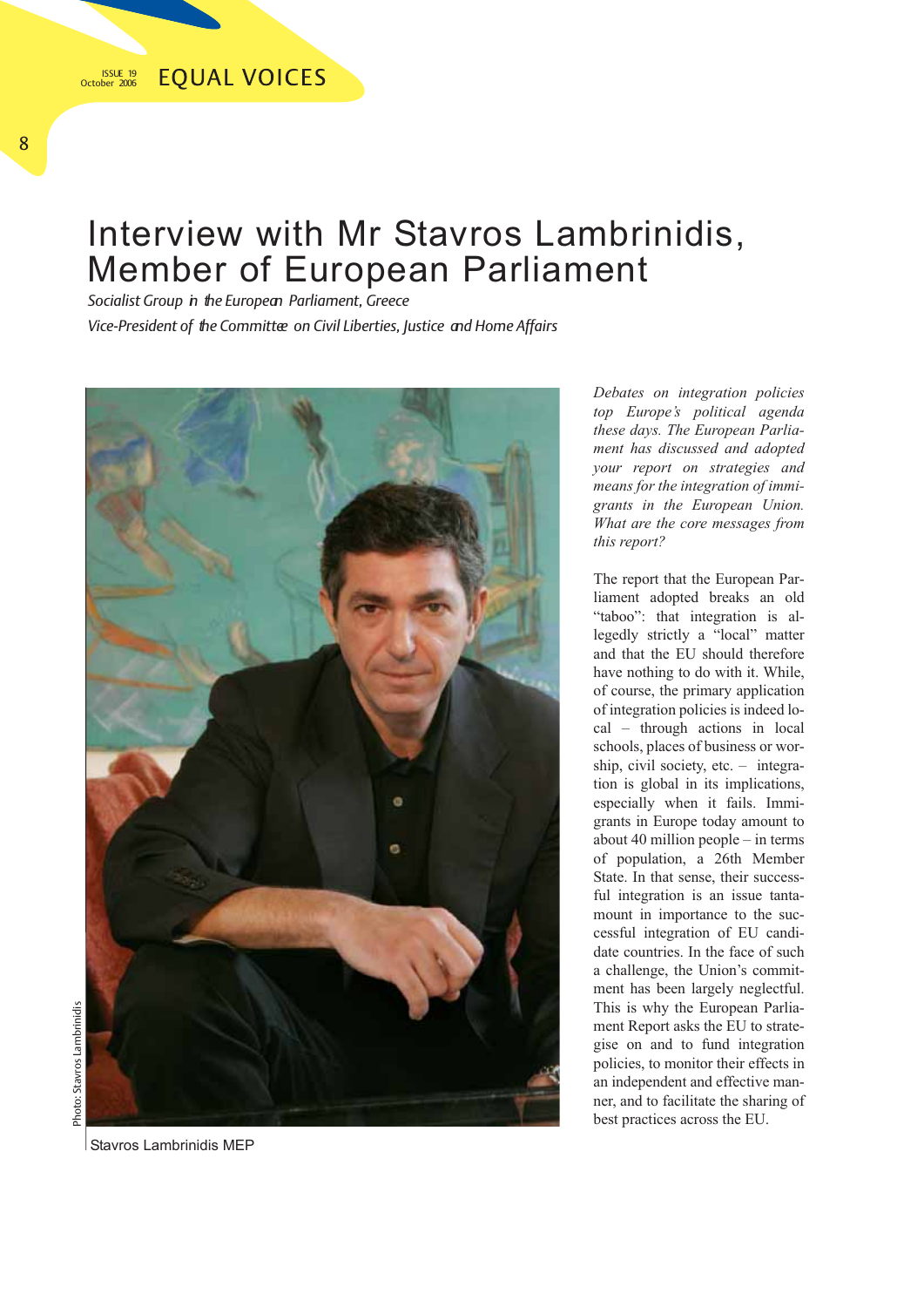October 2006

*How would you define successful social integration? What can be expected from the majority and minority population?*

It has often been said that integration is a "two-way process" and, indeed, that is the case. It presupposes rights and responsibilities on the part of both immigrant and local communities, and the will of both to succeed. Successful social integration will strengthen the EU in critical ways: Our common achievements in integration will fortify the Union's economy in the face of global competition; it will attract the workers and entrepreneurs our economies need, as well as the scientists and students who are the bedrock of our ability to innovate; our cities will be safer and our communities stronger. The benefits of integration range further than GDP growth, stronger pension systems, and diminished unrest. Europe will have to ensure equal opportunities – and even affirmative action initiatives – for its immigrants, and therefore strengthen social cohesion and its determination to be at the forefront of fighting discrimination. Europe's immigrants, in turn, can serve as the Union's bridge to a globalising world – enhancing our trade prospects, thickening social networks, supporting financially and otherwise their countries of origin, and confirming the Union's position as a global leader capable of overcoming cultural and religious divides.

*Reports by the EUMC have shown that migrants' experiences of discrimination can undermine integration policies and measures. How important do you think is non-discrimi-* *nation for integration in the EU today?*

Very often migrants face discrimination in dealing with a host of public and private institutions. Fighting racism, xenophobia and discrimination against immigrants (especially in the workplace, schools, housing, health, public services, the mass media and politics), increasing mutual respect and understanding, but also facilitating access to information on equal rights and opportunities in EU Member States are of key importance to integration, and especially the integration of women, who seem to face the greater obstacles. Considering this, the Report of the European Parliament goes even further: It asks the Member States to consider appropriate affirmative action legislation for migrants in all appropriate fields, using as a guide those Member States where affirmative action has been a success and also asks for the establishment of an integration Ombudsman in each Member State.

*Across Europe, minorities and migrants are underrepresented in political decision-making. Why are still so few migrants active in politics – and what can be done to remedy the situation?*

The ultimate expedient for integration is a clear path to citizenship, and all the rights and obligations that it entails. While citizenship rights fall within the sovereign domain of Member States, the concept of "civic citizenship" – a robust package of rights and responsibilities that could serve as a precursor to citizenship – must also be developed. The Report calls on Member States to encourage the political participation of immigrants and discourage their political and social isolation by, inter alia, examining ways to grant long-term resident immigrants the right to vote in local and municipal elections and to encourage political parties, trade unions, and civil society as a whole to include immigrants as full members at all levels of their respective structures. Regarding this latter point, it should be noted that no constitutional reform or special legislation is needed in order for political parties to include immigrants as full and equal members in their structures, regardless of whether they already have a right to vote in elections. My party, PASOK, has already done so in Greece, with great success, through a simple decision of its National Council. If we manage to break the "ghettoisation barrier" that is created from the frustration of exclusion from the political decision-making process, if we at least give migrants a voice where political decisions are made, then we will have made a major step towards successful integration.

## *What could national or local governments do to enhance social integration and cohesion? How can the EU help?*

Local, regional and national authorities play an essential role. Their responsibilities in areas such as town planning, housing and education have a direct impact on the integration process. Local authorities should become more closely involved in the European debate. Local, regional,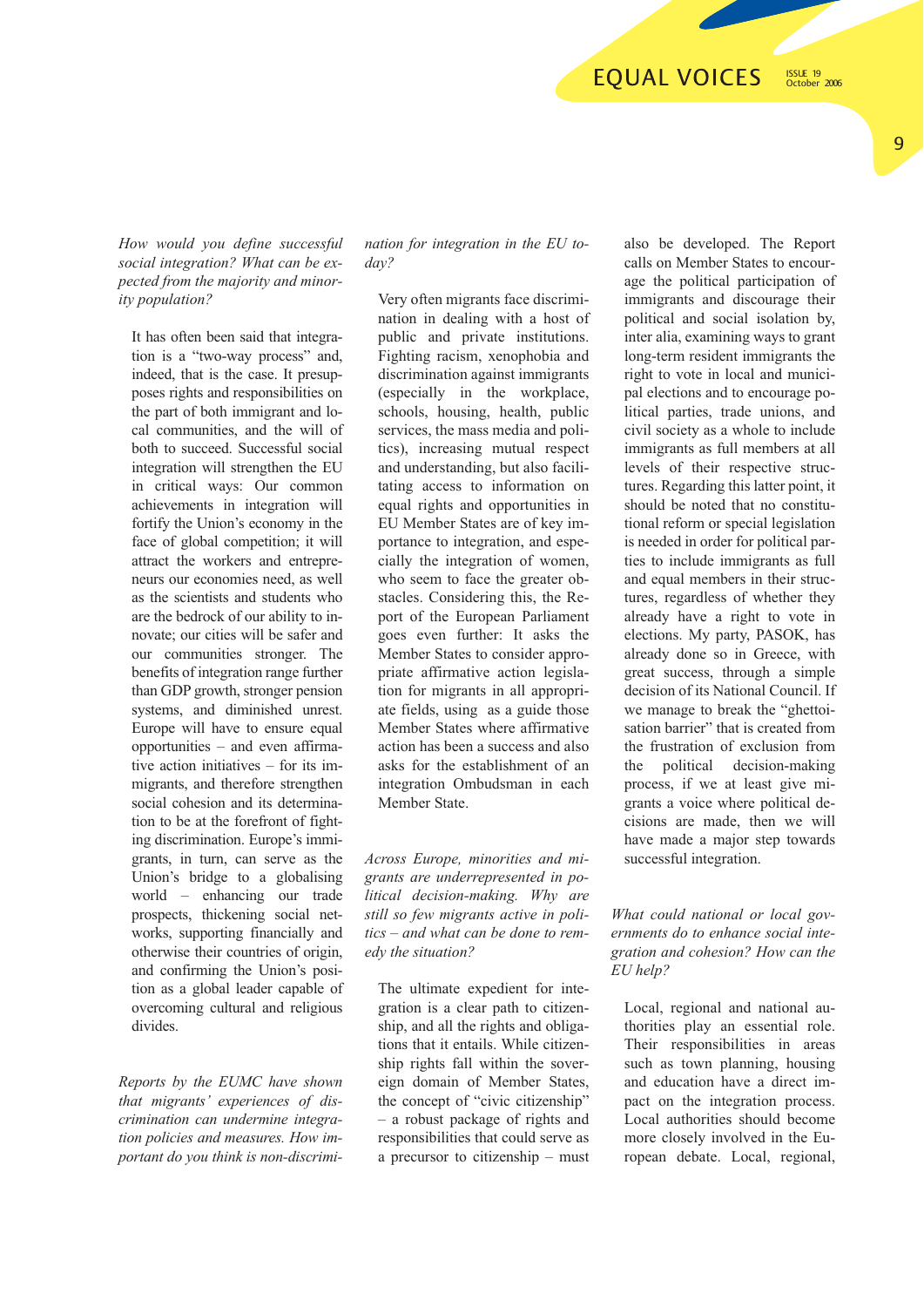and national authorities (and especially urban centres, where the majority of immigrants is concentrated) should have the ability and funds to determine and implement precise integration measures. For their part, Member States and the Union as a whole must zealously develop integration strategies and monitor the effectiveness and outcomes of these integration measures in a more active and effective way, thereby ensuring the implementation of integration strategies whose outcomes advance the Union's common interests. To this end, the Commission must carry out the proposed research to map levels of participation and integration across the EU. Through the Community Structural Funds, the European Union could provide important support for initiatives taken at local level.

*What will the European Parliament do to support integration on the basis of non-discrimination and equality?*

Perhaps the most important issue related to immigrant integration is the one that is least discussed: Into what kind of society do we want people to integrate? The most essential reason for integrating Europe's immigrants is that, by failing to do so, we will betray the ideals and principles on which the Union is based. Non-discrimination and equality are fundamental principles of European Union. The European Parliament adopted with a large majority the Integration Report [Mr Lambrinidis' Report on "Strategies and Means for the Integration of Immigrants in the European Union", adopted on 6 July 2006, note by the editor].

The European Parliament has adopted a resolution based on the report by Stavros Lambrinidis MEP (PES) on the integration of immigrants in the EU (plenary session in Strasbourg on 6 July 2006). The resolution makes a number of recommendations on the integration of immigrants in the EU.

- MEPs asked the EU Commission to set up a permanent advisory group of immigrant representatives, experts and NGOs, to advise it on all policies relating to integration, in addition to the establishment of a European Fund for Integration and a review of the provisions regarding EU civic citizenship in relation to the right of longterm resident immigrants to vote in local and municipal elections.
- The Parliament called upon Member States to be proactive concerning the political participation of immigrants.
- It asks the EU Commission to establish rigorous monitoring mechanisms for evaluating integration programmes in the Member States and to launch a biannual report on migration and integration that "makes Member State reporting of accurate and complete data obligatory" or; in the absence of such data, requires alternative means of gathering data.
- The resolution "encourages Member States to strengthen anti-discrimination and anti-racism laws, enforce existing ones and consider appropriate affirmative action legislation for migrants in all appropriate fields, using those Member States where affirmative action has been a success as a guide".
- It also stressed the importance of the composition of the European institutions' staff and the Member States' public administrations reflecting the composition of the Union's and the Member States' populations.

Full text of the resolution can be found at: http://www.europarl.europa.eu/sides/getDoc.do?pubRef=-//EP//TEXT+TA+ P6-TA-2006-0318+0+DOC+XML+V0//EN&language=EN

We consider that integration should be a European policy, and more than that, a priority policy. We repeatedly asked the Council to use the 'passerelle' clause of Article 67(2) of the Treaty to give Parliament co-decision powers on integration and legal migration and qualified majority voting in the Council.

The European Parliament considers that it is of paramount importance for Members to have the

power of co-decision on integration policy, given that they represent the political voice of the EU. The Parliament has consistently fought for non-discrimination and equality and, given its nature, can and should represent the opinions of both immigrants and non-immigrants. The time has matured for it to share responsibility for making integration policy in the EU legislative process.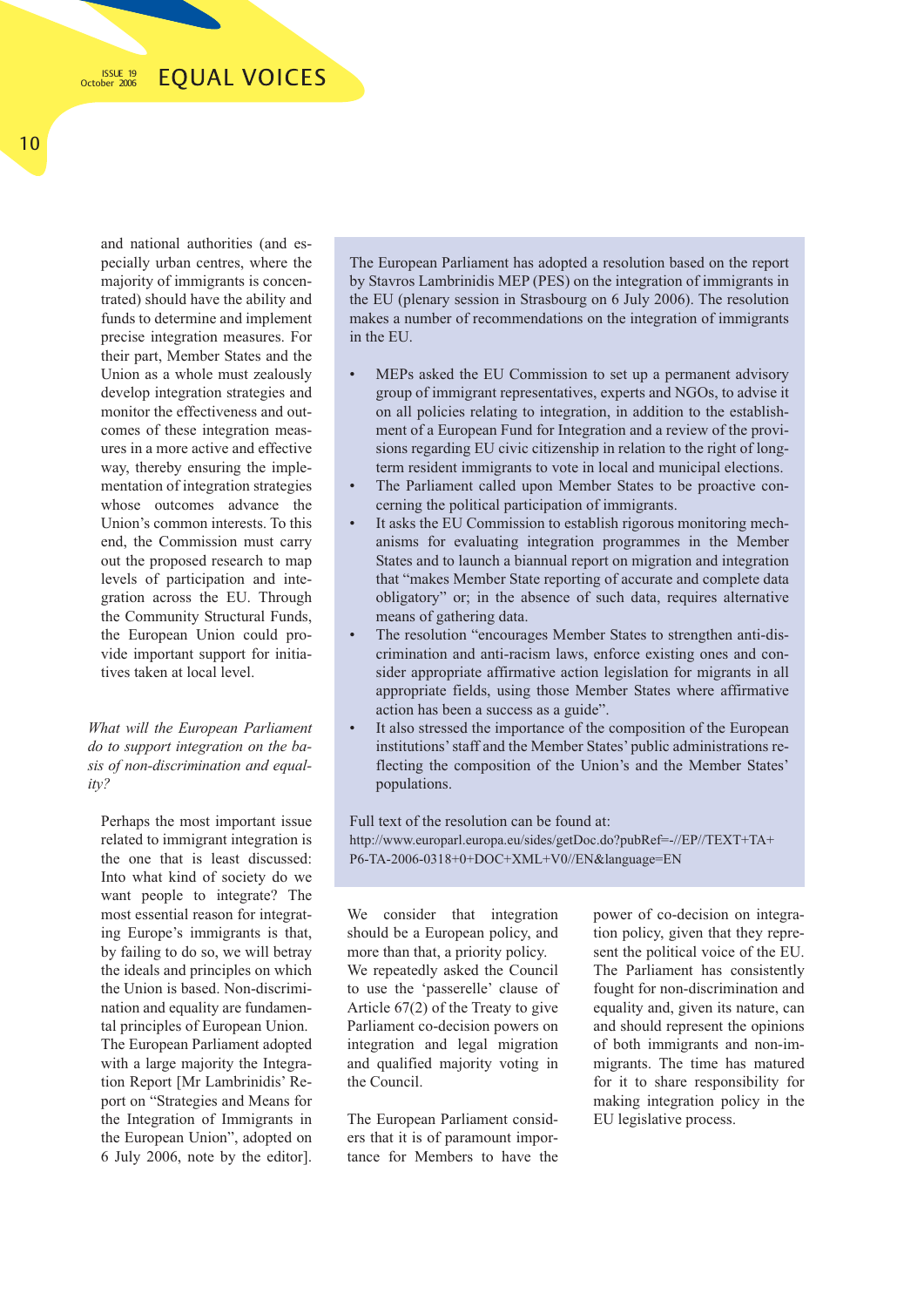## 11

## How to measure integration – the European Inclusion Index

*By Laura Citron*

EU governments have agreed that effective policies for including immigrants in the labour market are vital, and have signed up to all sorts of good intentions to include immigrants in European societies. But are they living up to their promises? For the first time, the European Inclusion Index presents the immigrant inclusion policies of the EU Member States in a format which is clear, concise and comparable. The Index measures EU policy in five key areas relevant to Third Country Nationals': labour market inclusion, long-term residence, family reunion, nationality and anti-discrimination. The Index does not make a case for more or less migration. Rather, it contributes sober, objective facts to an increasingly emotive and hysterical debate.

The first edition of the European Inclusion Index, published in 2005, found the EU-15's immigration practices to be, on average, 'less than favourable' to immigrant inclusion across all five areas. The second edition will be published in 2007 and will include all 25 EU Member States plus Canada, Switzerland and Norway. Future editions will also be able to track countries' progress over time.

*The views expressed in this article are those of the author and do not necessarily reflect the opinion of the EUMC.*

## **Effective integration policies are needed**

Inward migration is often touted as the solution to Europe's skills shortage and growing pensions' deficit. Many argue that the arrival of ambitious people eager to work, learn and further themselves injects much-needed youth and dynamism into ageing societies and sluggish economies. But if immigration is seriously going to deliver these benefits, the participation and employment rates of Europe's immigrant population must improve. There are already 13 million Third Country Nationals (TCNs) living legally in the EU, equivalent to the populations of Austria and Denmark combined. Unfortunately, many struggle to find work appropriate to their skills or potential. In several EU Member States are a long way from providing migrants with the 'rights comparable' to EU citizens they promised at Tampere.

countries, Third Country Nationals are twice as likely as citizens to be unemployed.

EU governments have agreed that effective policies for including immigrants in the labour market are vital if the EU is to meet its ambitious

Lisbon Agenda targets on employment and competitiveness. But labour market inclusion is not enough. Europe's post-war immigration experience can be summarised as "we asked for workers, but got people instead." Regardless of the political arguments for and against migration, the reality is that generations of workers came to Europe and settled, and will probably continue to do so. These immigrants and their families cannot integrate into local communities as active members whilst their basic human needs for family stability and personal security are not met. Legal rights such as long-term resident status and family reunion are crucial – yet European countries have not made either easy. This poses a risk to the cohesive, vibrant societies all Europeans wish to enjoy.

There is no shortage of good intentions. The EU signed up to give Third Country Nationals 'rights comparable' to those of EU citizens at the 1999 Tampere Summit meeting of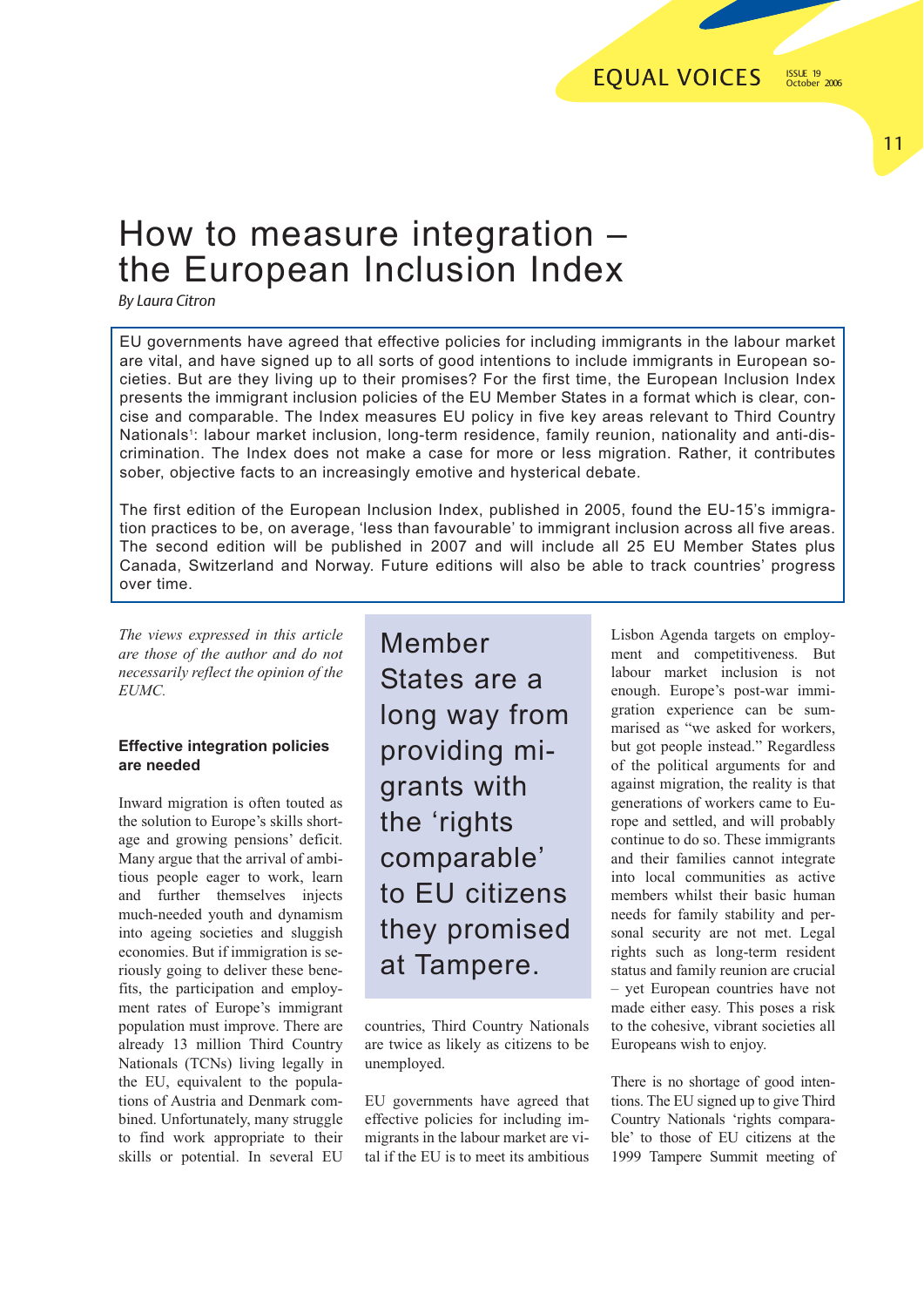EU leaders<sup>2</sup>, and repeated its commitment to managing legal migration and integration at The Hague Summit in 20043 . Indeed, EU Member States have signed up to a comprehensive framework of European and international legislation to include migrants in European societies.4

## **Measuring integration**

The European Inclusion Index has developed the first comparable measures of EU policy in five key areas:

labour market inclusion, long-term residence, family reunion, nationality and anti-discrimination.<sup>5</sup> According to the European Inclusion Index (first published in 2005 by British Council, Migration Policy Group and the Foreign Policy Centre), current performance on immigrant integration is patchy.

This kind of indicator is already widely used across a variety of social policy areas, such as social inclusion and healthcare.<sup>6</sup> Nevertheless, it is important to bear in mind that indexing (or benchmarking) inclusion policy is not a neutral, value-free process. Of course, value judgements have to be made to translate the vast array of national policies into comparable, quantitative data. Many of these value judgements already exist at European level in the commitments which Member States have made. The Index uses these judgements to create a 'normative framework' based on existing EU legislation, international conventions and NGO proposals.<sup>7</sup>

The normative framework is made up of almost 100 indicators. For

The Index allows us to review overall areas of strength and weakness across the EU-15. Rather than focusing on particular Member States, this allows us to identify areas in which the EU as a whole could improve policy. The box below re-caps the meaning of the scores in terms of the favourableness of policy to immigrant inclusion.

| Descriptor              | Range         |
|-------------------------|---------------|
| Jnfavourable            | $1 - 1.25$    |
| Moderately unfavourable | $1,25 - 1,75$ |
| Less favourable         | $1,75 - 2,25$ |
| Moderately favourable   | $2,25 - 2,75$ |
| Favourable              | $2.75 - 3$    |

each indicator, each country is given a score from 1 (policy least favourable to immigrant inclusion) to 3 (policy most favourable to immigrant inclusion). It is therefore possible to benchmark countries against each other and against the normative framework of their own commitments. Next year, when the second edition of the Index is published, it will also be possible to compare the progress made by countries over time.

Even with a solid normative framework against which to compare countries, the Index faces a major technical hurdle in finding a common definition of the 'migrant group' which usefully reflects the effects of policies. European countries define their 'migrant' populations in very different ways. Countries such as France, for example, eschew the collection of data on ethnic background, making it impossible to track immigrants or their descendents once they have acquired French nationality. On the other hand, countries such as the UK and the Netherlands explicitly collect data on ethnic origin in order to de-

velop targeted policies. These variations are not simply questions of data or accidental oversight. They reflect divergent public philosophies and histories of integration and varying attitudes to difference.

The Index has chosen to use a narrow definition of migrants as 'Third Country Nationals' (see footnote 5) which, although imperfect, provides the 'cleanest'8 dataset as a basis for comparison.9

Yet even with this narrow definition, there is a worrying lack of data. Whilst Member States collect information on every cow and chicken in the EU as part of the CAP, rigorous data is often unavailable on migrants. Governments claim that migrants are too politically sensitive and too diverse for systematic, comprehensible data to be collected. But how can we monitor inclusion at EU level if we do not systematically collect comparable data? EU Member States have signed up to common policies for migrant inclusion. But without common data to hold Member States' to account, their promises to manage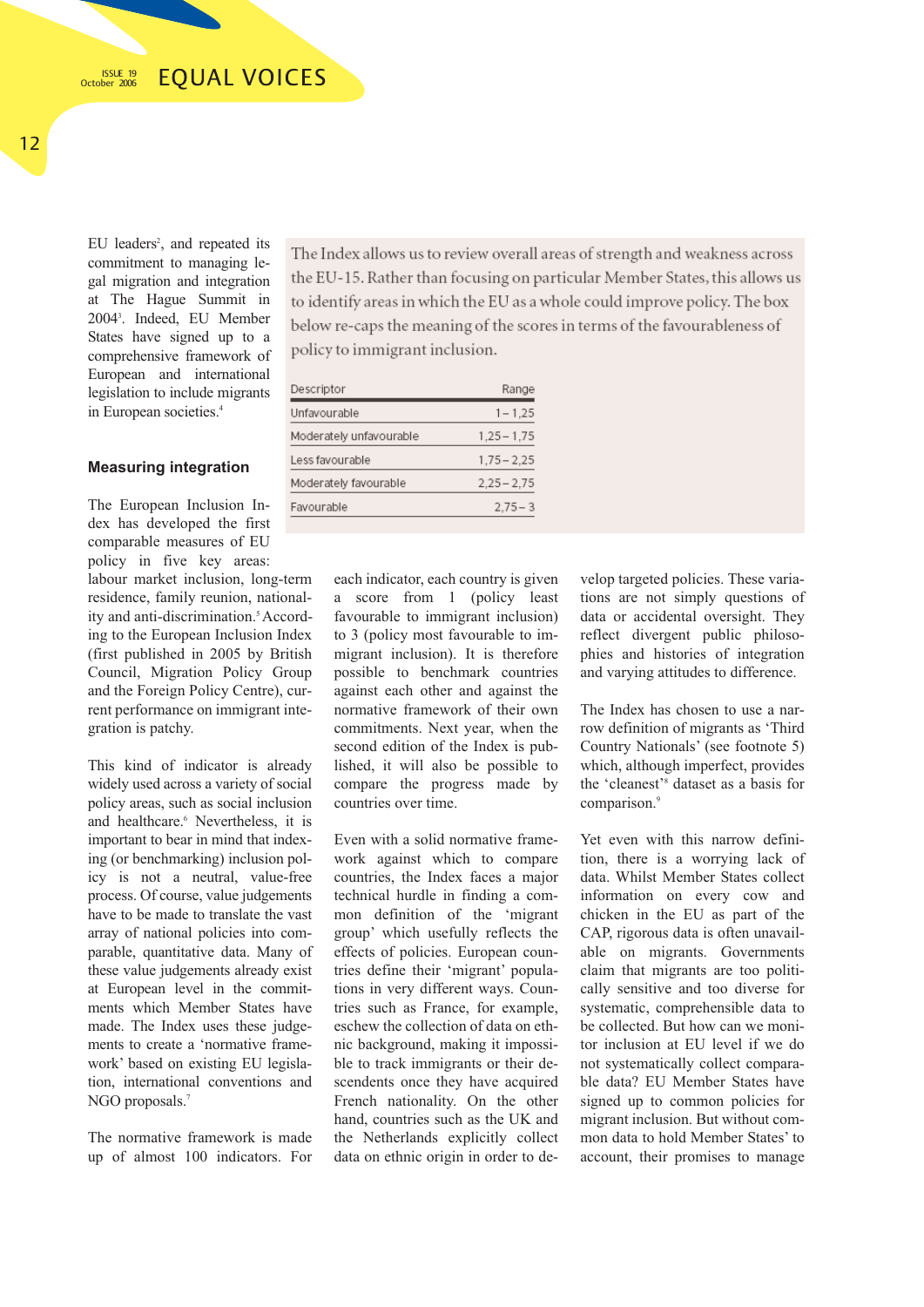migration sensibly and sensitively will lack credibility. It simply is not possible to develop targeted policies without knowing the basic facts.

It could be tempting for Member States to shy away from benchmarking inclusion policy because it is so technically complex and politically inflammatory. On the contrary, it is precisely these factors – the intri-

cacy of the policies and the hysteria which surrounds them – that make the case for dispassionate indicators even more urgent. Policymakers, activists and commentators alike need clear, comparable data so that a sober and fact-based conversation can begin. The best way to counter irrational public debate on immigration is to offer up clear, accessible facts.

As the charts show, the Index finds the EU-15's immigration practices to be, on average, 'less than favourable' to immigrant inclusion across all five areas (labour market inclusion, long term residence, family reunion, nationality and anti-discrimination). Member States are a long way from providing migrants with the 'rights comparable' to EU citizens they promised at Tampere.



**Labour market inclusion**

Although labour market inclusion policies are marginally more favourable than those in other areas, EU Member States could clearly do a lot more to improve migrants' access to the labour market. In particular, recognising foreign qualifications, improving access to training and making it easier for entrepreneurs to set up businesses are pressing issues.

*All charts are copyright of British Council, Migration Policy Group and Foreign Policy Centre 2005.* 

Labour Market Inclusion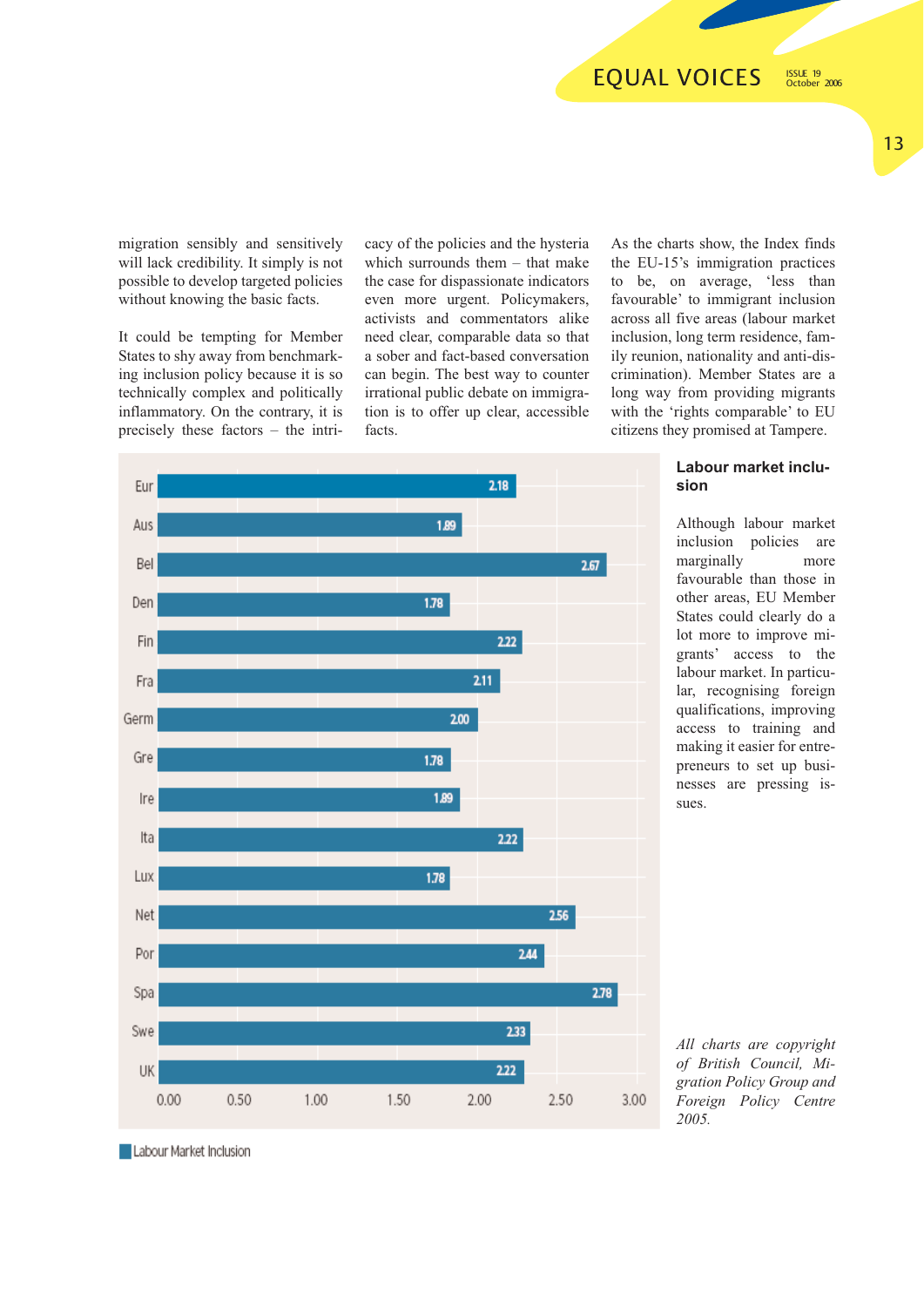**EQUAL VOICES** ISSUE 19 October 2006

14



Long-term Residence



Family Reunion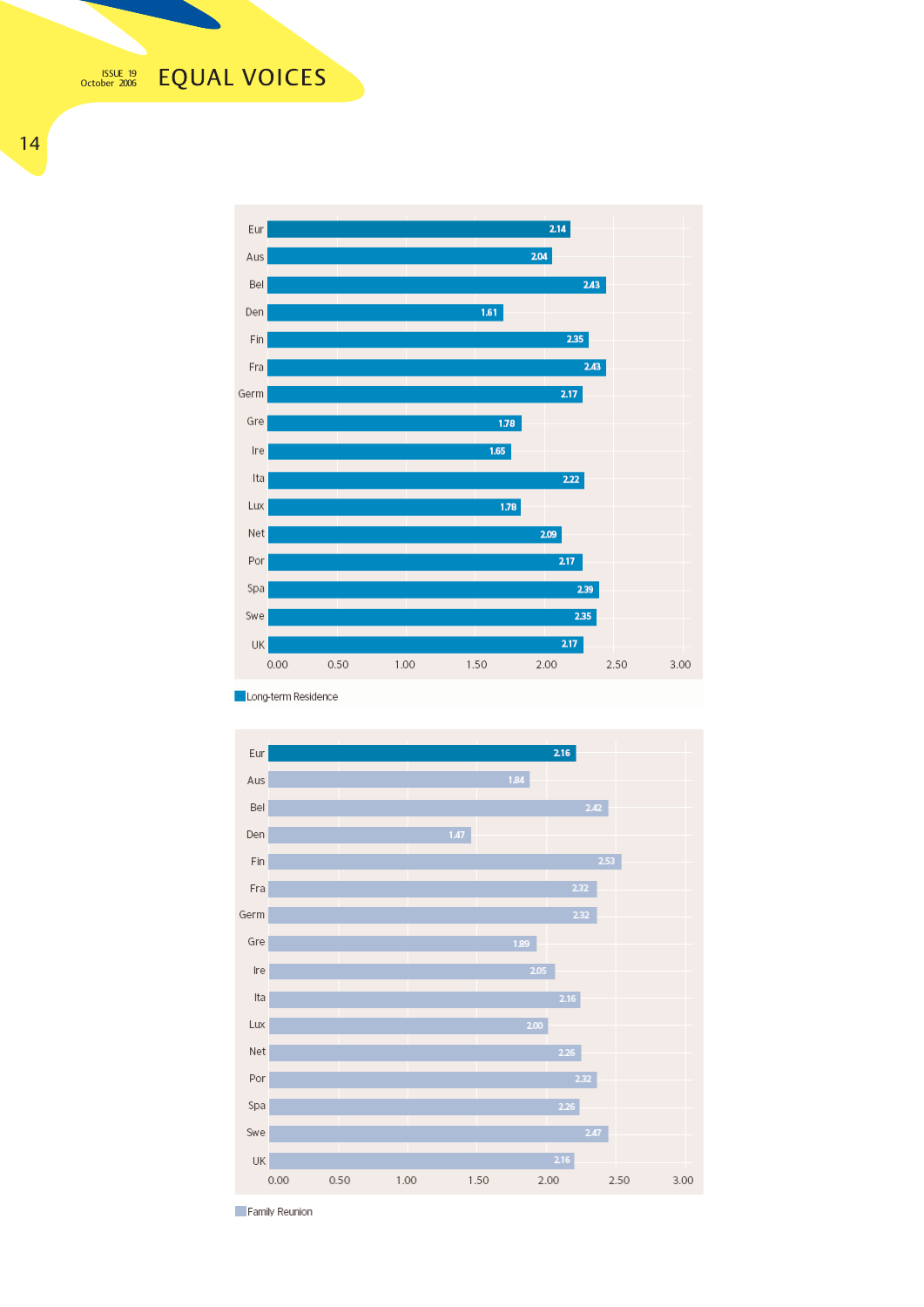## **EQUAL VOICES**

ISSUE 19 October 2006

## **Nationality**

Across Europe, the Index finds that policies are weakest in the area of nationality<sup>10</sup>, with an EU average score of just 2.02. Ironically, Europe's current citizenship policies may undermine the very values they are seeking to protect. Whilst Europe claims to be building a 'Common Space' for Freedom, Justice and Security, it is creating an excluded underclass of second-class citizens from non-EU Member States. This does not ring true with Europe's aspirations to be the world leader in human rights and openness.

The Index also suggests that countries are not learning from their experiences over time. One might have expected that the results would cluster into similar scores for the





countries of 'old migration' (e.g. UK, France, Belgium, Netherlands,

Germany) and 'new migration' (e.g. Ireland, Finland, Spain, Italy, Portugal). However, there is no correlation between the migration history of a Member State and its migrant inclusion policies. The second edition of the Index, to be published in 2007, will include all 25 Members of the EU. It will be interesting to see whether the 10 new Member States have similarly varied policies.

## **Second edition of the Index**

Work will begin in September 2006 on the second edition of the Index, with funding from the European Commission's Integration of Third

Anti-Discrimination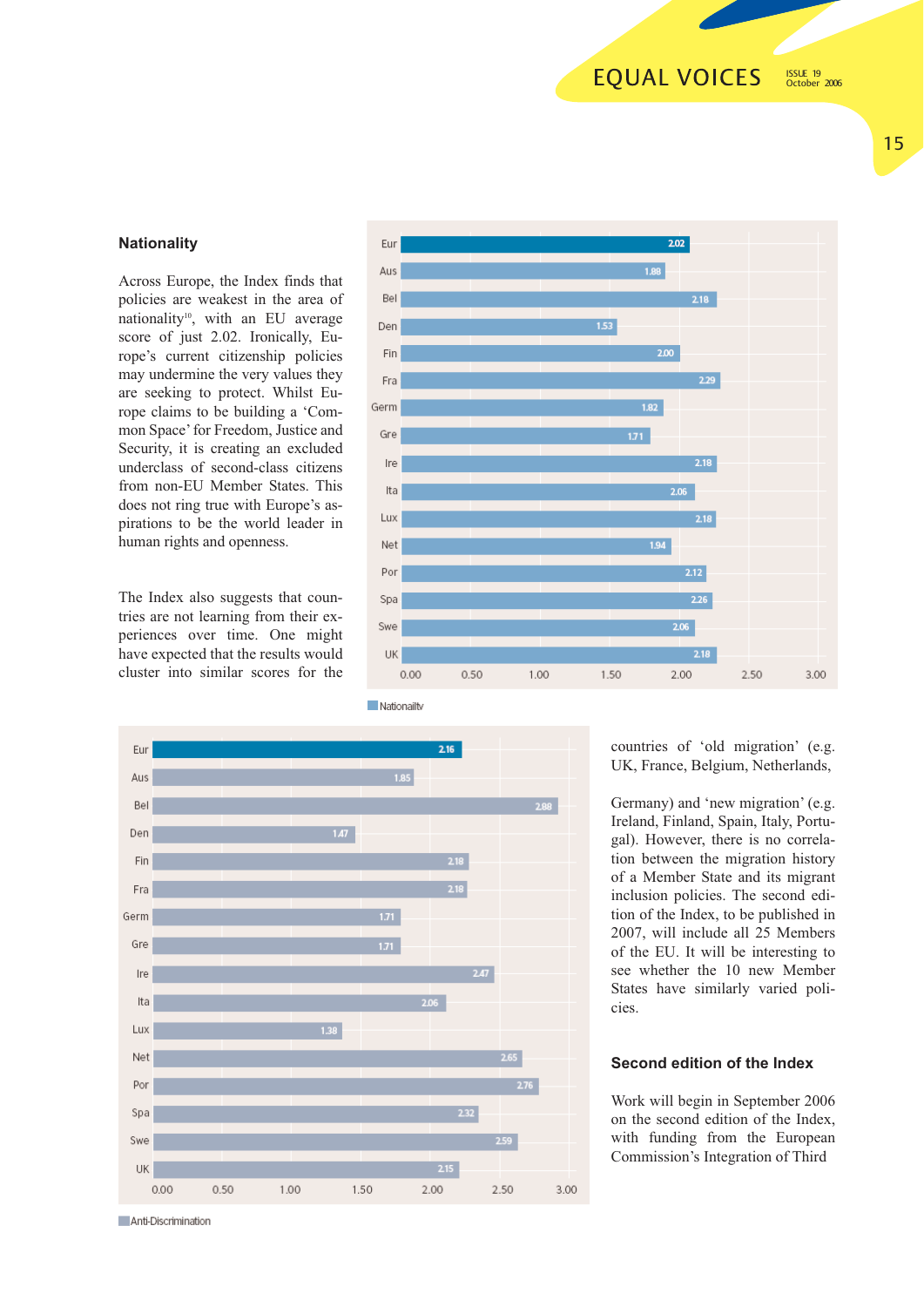Immigrants and their families cannot integrate into local communities as active members whilst their basic human needs for family stability and personal security are not met.

### **The moral and economic imperatives**

The Index is not making a case for more or less migration. Rather it accepts migration as a fact of life for developed countries in a globalised world. What the Index does hope to do is contribute to a more reasoned debate on how the European Union treats migrants once they are living in the EU. The imperatives for countries to manage migrant inclusion are both moral and economic, and they will not go away. There is no reason to despair. EU countries have already signed up to a comprehensive menu of inclusion policies – they now need the courage and encouragement to live up to their promises.

*Laura Citron is a Project Manager in the Europe Programme at British Council Brussels. (Laura.citron@britishcouncil.be)*

1 Third Country Nationals are people who do not hold a passport of an EU Member State.

2 See Presidency Conclusions, 1999 Tampere European Council, 15-16 October.

- 3 See Presidency Conclusions, 2004, The Hague European Council, 4-5 November.
- Two EU Directives on anti-discrimination of 2000, EU Directive on the Status of Long Term Residents of 2003, EU Directive on Family Reunification of 2003, Council of Europe Convention on Nationality.
- The European Inclusion Index covers 'Third Country Nationals' (TCNs), who are legally residing migrants in the EU. The Index does not cover refugees, asylum seekers or undocumented immigrants. It also excludes immigrants or people of immigrant origin who have EU Member State nationality. So, for example, a British citizen of Pakistani origin would not be included in the data.
- 6 For example, measures of social inclusion are used as part of the Open Method of Coordination of the Lisbon Strategy. For more on the use of indicators in European social policy, see Atkinson, A. et al (2002) Social Indicators: The EU And Social Inclusion Oxford: Oxford University Press.
	- 7 Two EU Directives on anti-discrimination of 2000, EU Directive on the Status of Long Term Residents of 2003, EU Directive on Family Reunification of 2003, Council of Europe Convention on Nationality, MPG and ILPA's Amsterdam Proposals and the Starting Line.
- 8 i.e. It is the most consistent dataset. TCNs is the only group for which information is available for all Member States.
- To read more about the Index methodology, please see Niessen, Peiro, Schibel, (2005) Civic Citizenship and immigrant inclusion. A guide for the implementation of civic citizenship policies, Migration Policy Group. http://www.migpolgroup.com/documents/3052.html
- 10 Policies relating to naturalisation, i.e. acquiring nationality.

Country Nationals (INTI) programme. The second edition will be both broader and deeper than the first. The research will cover all 25 Member States of the European Union, plus Canada, Switzerland and Norway. This will throw up some new technical challenges for the Index. For example, how should the research account for the 'transitional measures' placed on citizens of new Member States by some of the EU-15? How should the research deal with the non-migrant 'national minority' communities in Eastern Europe such as Romanians in Hungary or Russians in Latvia?

*The European Civic Citizenship and Inclusion Index 2004 was published by the British Council, Foreign Policy Centre and Migration Policy Group. It is available online at www.britishcouncil.org/brusselseurope-inclusion-index.htm or free on request from enquiries@britishcouncil.be. The second edition of the European Inclusion Index, including all EU Member States, will be published in 2007. Check http://www.britishcouncil.org/brussels-europe-inclusion-index.htm for more information.* 

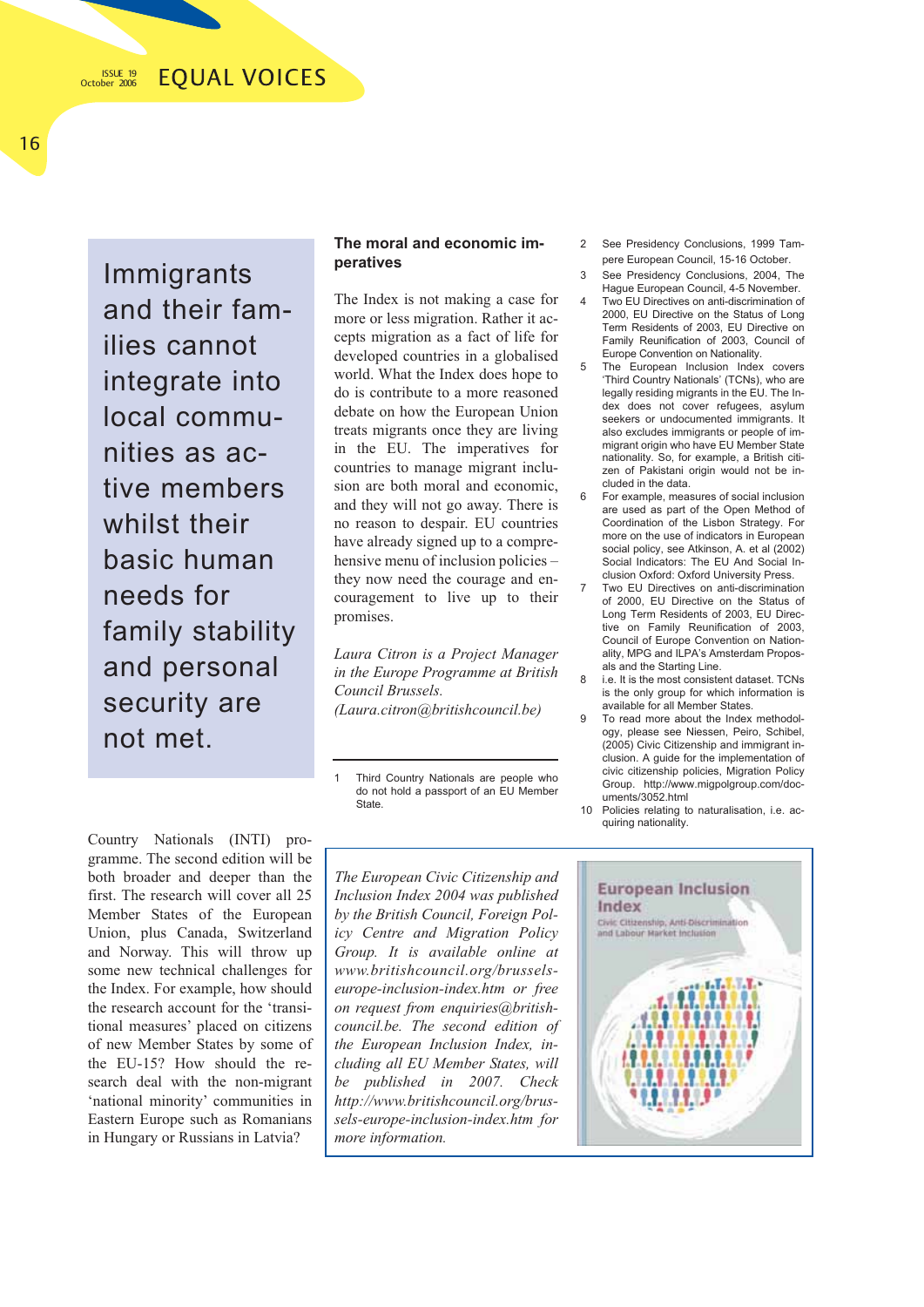## Integration: An anti-racism impact assessment

*by ENAR*

By applying an anti-racism impact assessment to the current debate on integration, this article will seek to illustrate the very real concern of ENAR (European Network Against Racism) members that integration strategies might mask restrictive practices that undermine the fundamental rights of third country nationals. Taking fundamental rights issues raised in the European Commission's guidelines on impact assessment,<sup>1</sup> this article will address four key questions which raise serious issues as to the direction of integration policy in Europe, namely: the relation between integration policy and equal treatment, the impact on the wider public, the question of possible indirect discrimination through integration policy, and if and how policy may affect the privacy of individuals.

*The views expressed in this article are those of the author and do not necessarily reflect the opinion of the EUMC.*

In Europe today the relationship between anti-racism, equality and integration is at best fuzzy, and at worst contradictory. While there is much to be welcomed in the development of comprehensive integration strategies, ENAR members point to the widening gap between the rhetoric of integration on the one hand, and the practices of assimilation which are being promoted in a number of EU Member States on the other hand. ENAR's 2005 European Shadow Report concludes: "While much of the rhetoric around integration at a European level suggests that integration is a process involving majority and minority communities, in many contexts it is revealed that integration is understood as meaning the assimilation of ethnic and religious minority groups."2

Many of the policy approaches on integration have recognised that anti-racism and the fight against discrimination should be an important element. However, ENAR believes that generally the policies have failed to recognise that anti-discrimination is both a pre-requisite for, and modus operandi of, successful integration. This dynamic has been compounded by artificial political and structural divisions between integration, anti-discrimination and social inclusion. All dimensions of integration policy, economic, social, cultural and political, must be un-

All dimensions of integration policy, economic, social, cultural and political, must be underpinned by anti-discrimination.

derpinned by anti-discrimination. To this end all integration measures should be analysed before they are

adopted as to their specific impact on diversity and anti-racism.

## **1. Does integration policy affect equal treatment and equal opportunities?**

Anti-discrimination and equal opportunities are frequently named as a key part of integration strategies. However, the objectives of equal opportunities are often not being implemented in practice. Despite an emphasis on the two Article 13 antidiscrimination Directives (2000/43/EC and 2000/78/EC) as a key element of integration strategies, many Member States have failed to implement fully the Directives. Indeed the Directives themselves exclude nationality discrimination and immigration policies – two key areas where discrimination undermines the integration of migrants.

The other instruments regularly referred to as European integration tools include the Family Reunification Directive (2003/86/EC) and the Long Term Residents Directive (2003/109/EC). Both have been criticised in terms of the level of protection they offer, and the way in

17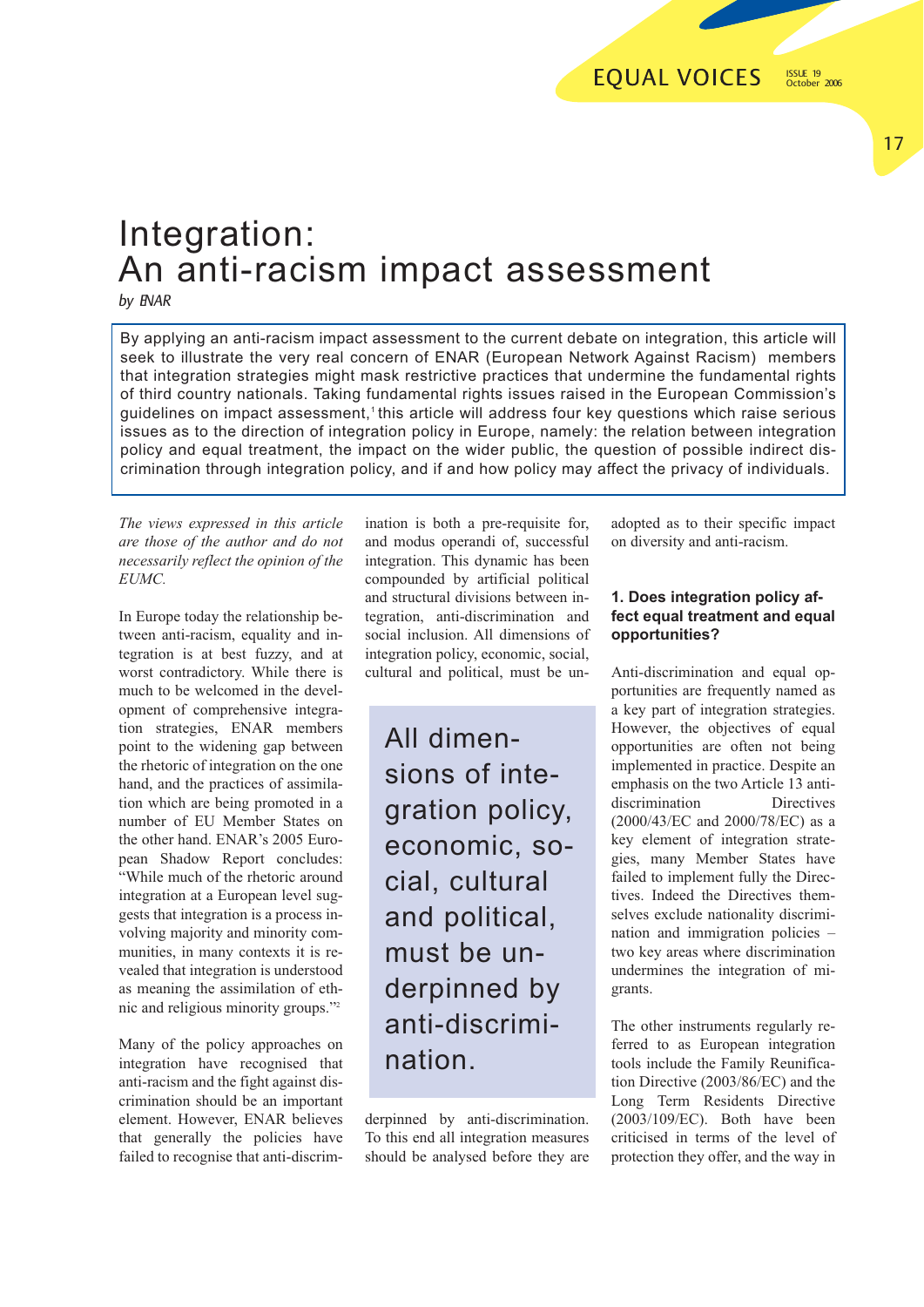which integration conditions have been introduced to restrict these measures.<sup>3</sup>

The popular rhetoric of 'failed' integration policies and the need to control migration reinforces anti-immigrant sentiment and restrictive immigration policies. No matter how excluded and marginalized particular groups are in society, there is always some degree of 'integration'. Hence rather than talking of 'failed' integration strategies it would be more useful for EU Member States to recognise the failure of anti-discrimination and equal opportunities in these strategies, and the need to address social inclusion as a prerequisite for successful integration.

## **2. Does integration policy have an impact on the wider public?**

EU Member States have defined integration as a 'two-way process'. However ENAR members have identified a tendency to operationalise integration as a 'one way process' where the migrant is expected to adapt to the majority communities, and where very little attention is paid to the role of majority communities in fostering 'integrated societies'.

It is not possible to promote integration of migrants without taking seriously the question of what they are integrating into. It does not matter how many integration classes or tests there are for migrants, if the majority population refuses to accept 'integration'. Migrants can, for example, support their children to integrate into local classrooms. However if majority population parents choose to remove their children

from these schools, then those migrant children will never be educated in an integrated environment.

## **3. Does integration policy entail any different treatment of groups of individuals? Or could it lead to indirect discrimination?**

Anti-discrimination is supposedly a core element of integration strategies, but do these integration strategies also promote equality? There is a real danger that integration strate-

The popular rhetoric of "'failed' integration policies and the need to control migration" reinforces anti-immigrant sentiment and restrictive immigration policies.

gies can lead to segregation and indirect forms of discrimination. Where forced integration strategies are accompanied by sanctions, they directly lead to limiting the rights of migrants and promoting exclusion.4 In addition, the indirect impact of migrants being mandated to spend long hours taking 'integration' courses can reinforce a sense of exclusion and separation, particularly if such initiatives apply standards to migrants which would never be applied to the majority community. A recent survey in Austria, for example, found that about a third of Austrians would not be able to pass the new citizenship test.5

In theory integration strategies should promote equal treatment by enabling migrants to participate fully in society. However, governments must ensure that any integration initiative meets the needs of the individual migrant and does not undermine opportunities for engagement. Hence, for example, rather than creating a new layer of migrant information centres, existing citizens information offices must be facilitated to provide accessible and open services.

Generally, integration strategies target legally resident third country nationals, and consequently directly exclude undocumented workers. Undocumented workers amongst the most vulnerable groups in European societies, and would benefit most from policies to raise awareness concerning their rights and entitlements.

## **4. Does integration policy affect the privacy of individuals and individual freedoms?**

ENAR members are particularly concerned about recent moves to forced integration, including the use of sanctions against those who 'fail' integration tests. This raises ques-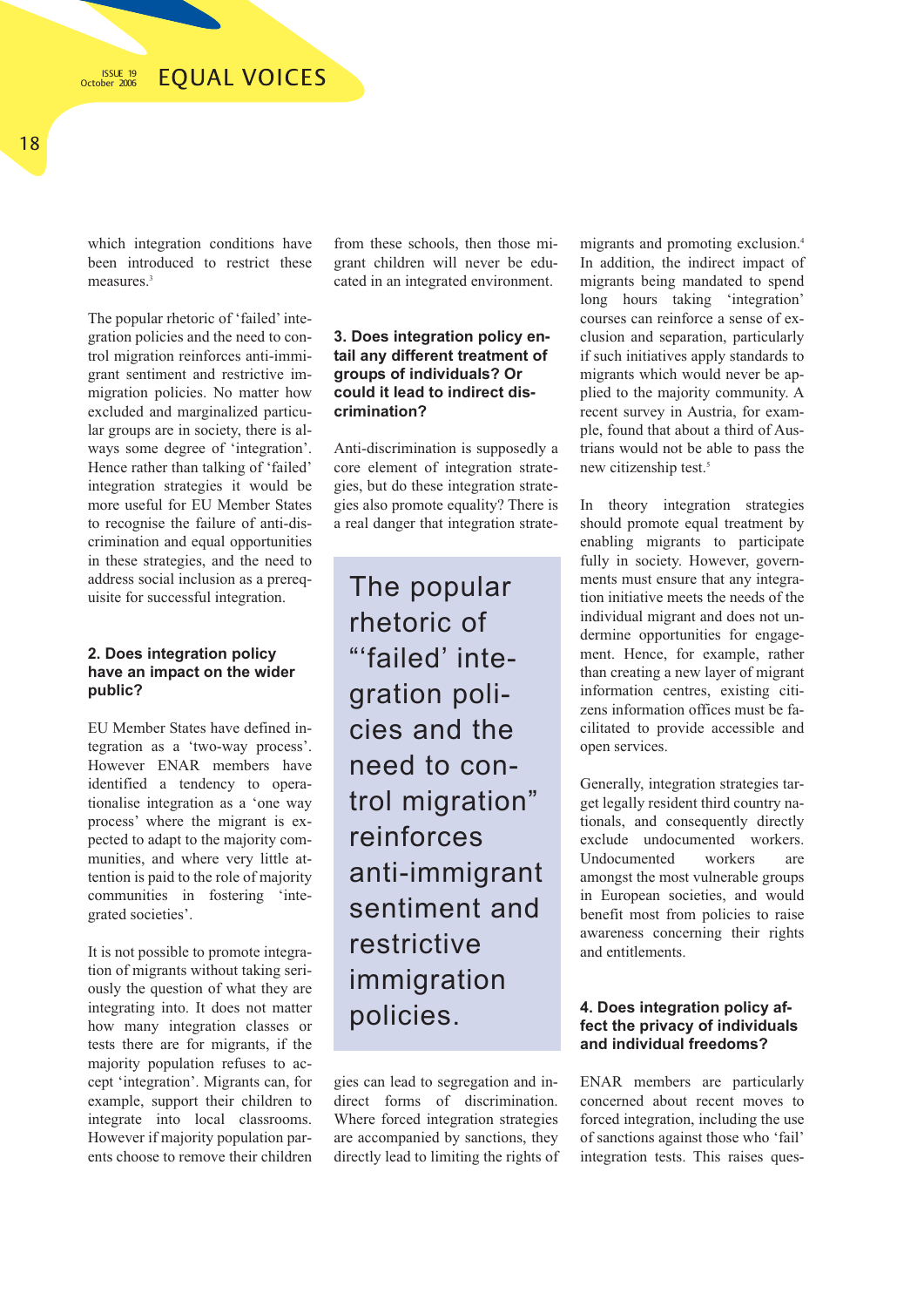#### **EQUAL VOICES** ISSUE 19

October 2006

tions for individual freedoms and rights, and is of particular concern where integration measures are based on flawed notions of what integration means.<sup>6</sup>

Structural or behaviour aspects of integration are becoming confused with a desire to create attitudinal change. In European societies behaviour is regulated by the law, and it is clear that everyone is obliged to operate in this context. However, the assimilationist approach currently informing some integration strategies can be seen as an attempt to regulate beliefs and attitudes. These policies are reinforced by stereotypes and prejudice which reward assimilation. This is evidenced by the emergence of citizenship tests that ask blatantly discriminatory questions, which bear no relevance to an individual's capacity to participate fully in all aspects of society.

Assimilationist polices were discredited many decades ago, and are fundamentally at odds with European values. Integration strategies should not in themselves undermine the very values which they seek to protect.

## **Moving from rhetoric to practice**

Despite high level political commitments, anti-racism is not at the heart of integration strategies. In fact one could even be forgiven for thinking that in practice some European governments do not see it as relevant. As Carrera points out: "This (current) conception of integration veils the actual processes of incorporation and assimilation."

Unless integration strategies are rigorously assessed to ensure that they do not directly or indirectly lead to

discrimination and inequality, they will fail in their stated objectives of creating the conditions for active participation in inclusive European societies. By eliminating discrimination and inequality, societal outcomes for immigrant and majority populations will converge, and with it the gap will close between the

Where forced integration strategies are accompanied by sanctions, there is a real danger that integration strategies can lead to segregation and indirect forms of discrimination.

rhetoric and practice of integration policy in Europe.

In its recently published **2005 European Shadow Report** the European Network against Racism (ENAR), assessed the response of European governments to the increasing problem of racism in Europe. As part of this assessment, ENAR members

evaluated the impact of integration strategies. The ENAR Shadow Reports are available at:

http://www.enar-eu.org/en/publication/shadow\_reports/index.shtml

In February 2007 ENAR will organise an international conference on **Migration, Integration, Social Inclusion and Anti-Discrimination**, in Brussels. For further information contact: Anna Visser, Senior Policy Officer, email: anna@enar-eu.org

*ENAR is a network of some 600 European NGOs working to combat racism in all EU Member States. Its establishment was a major outcome of the 1997 European Year against Racism. ENAR is determined to fight racism, xenophobia, anti-Semitism and Islamophobia, to promote equality of treatment between EU citizens and third country nationals, and to link* 

*local/regional/national initiatives with European initiatives.*

*More information on: www.enareu.org* 

- For an analysis of the Long Term Residents Directive see: Carrera, S. (2005) 'Integration' as a Process of Inclusion for Migrants? CEPS: Brussels.
- 4 According to the European Commission's Second Annual Report on Migration and Integration: "A growing number of Member States require that immigrants fulfil certain integration requirements, such as language test or obligatory introduction programmes. Many other countries are reflecting on such a need."
- 5 European Race Bulletin No. 56, Summer 2006, p. 19.
- 6 ENAR (2005) European Shadow Report 2005, p. 31.
- 7 Carrera, S (2004) A Comparison of Integration Programmes in the EU, p. 19.

<sup>1</sup> European Commission's Impact Assessment Guidelines of 15 June 2005, Table 3: Social impacts, SEC(2005) 791.

<sup>2</sup> ENAR (2005) European Shadow Report 2005, p. 31.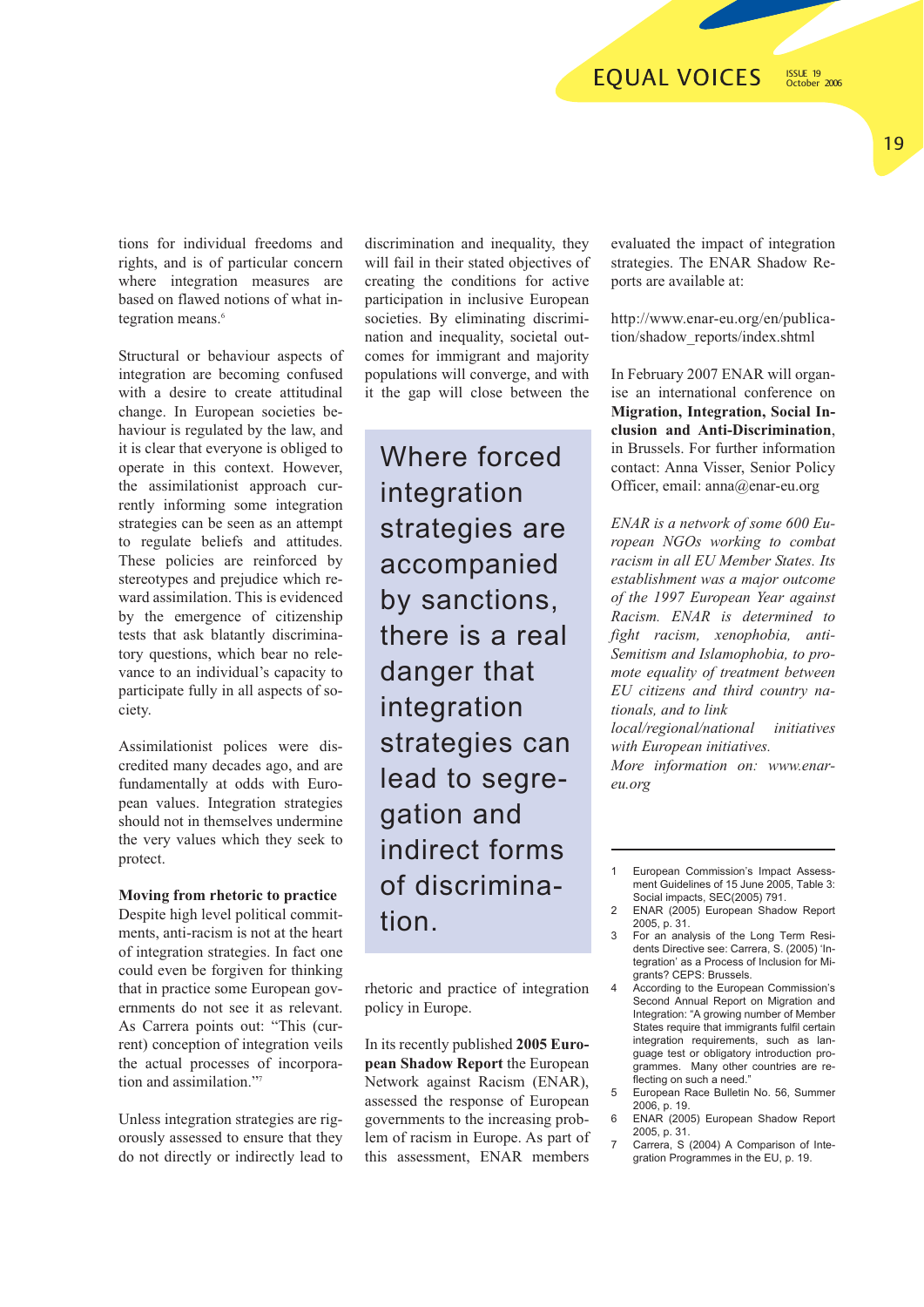## Cultural Diversity and Integration The Demand for Getting Integrated in Europe - An African Perspective

*by Chibueze Udeani*

Globalisation has bolstered migration. Integrating migrants is one of the central issues for our societies. This article looks specifically at the integration of African migrants in the EU. The author, an African migrant himself, deplores that the majority still mean assimilation when talking about integration. He notices a lack of interest with reference to the fate of African migrants in the EU, as well as distorted media reporting about Africans. These factors combined consequently lead to a lack of adequate integration policies. As it is often the brightest who emigrate, Africa loses important human capital, which is paradoxically not even utilised in the EU countries of destination. Is there a solution? The author says yes, provided that all members of society are treated in a way that gives them a feeling of belonging. Meaningful distributive participation for all its members is as necessarily a precondition for successful integration as are efforts on the parts of both the host society and the migrants. Instead of just mere tolerance, respect and balanced reciprocity are needed.

*The views expressed in this article are those of the author and do not necessarily reflect the opinion of the EUMC.*

In our world of today the issue of cultural diversity and the call for integration are the central issues with which different societies are confronted. Globalisation has, among other things, bolstered migration. People from different cultural groups live so closely and mixed in such a way that we cannot but face the phenomenon of cultural diversity coupled with the question as to how best these cultures could coexist in a framework of mutual recognition, respect and peace.

There are multiple approaches as to how we can achieve this goal best. One of the models is integration. It is one of the mostly used but unfortunately mostly misunderstood and abused concepts with regards to tackling the challenge of cultural diversity. Within the EU multiple voices are heard with regards to integration. A critical analysis reveals that the majority, especially at the

Integration is one of the mostly used but unfortunately mostly misunderstood and abused concepts with regards to tackling the challenge of cultural diversity.

political decision making levels, mean assimilation when they talk about the integration of migrants.

## **Imposing assimilation**

From my close observations as an African having lived in the EU for the last 20 years, I still have the strong impression that integration is seen as one way traffic where one part (the different EU States and societies) absolutely dictates to the other (the migrants) what to do to integrate, and how to behave and live within the EU. The cultures of the EU Member States are often ethnocentrically and wrongly taken as standard and even in most cases as the norm. Hence these cultures are presented to the migrants as standards to which they have to adapt or simply get themselves assimilated into. What this entails is a conscious effort toward cultural homogenisation - but not integration. This misconception is often based on the assumption that the migrants' cultures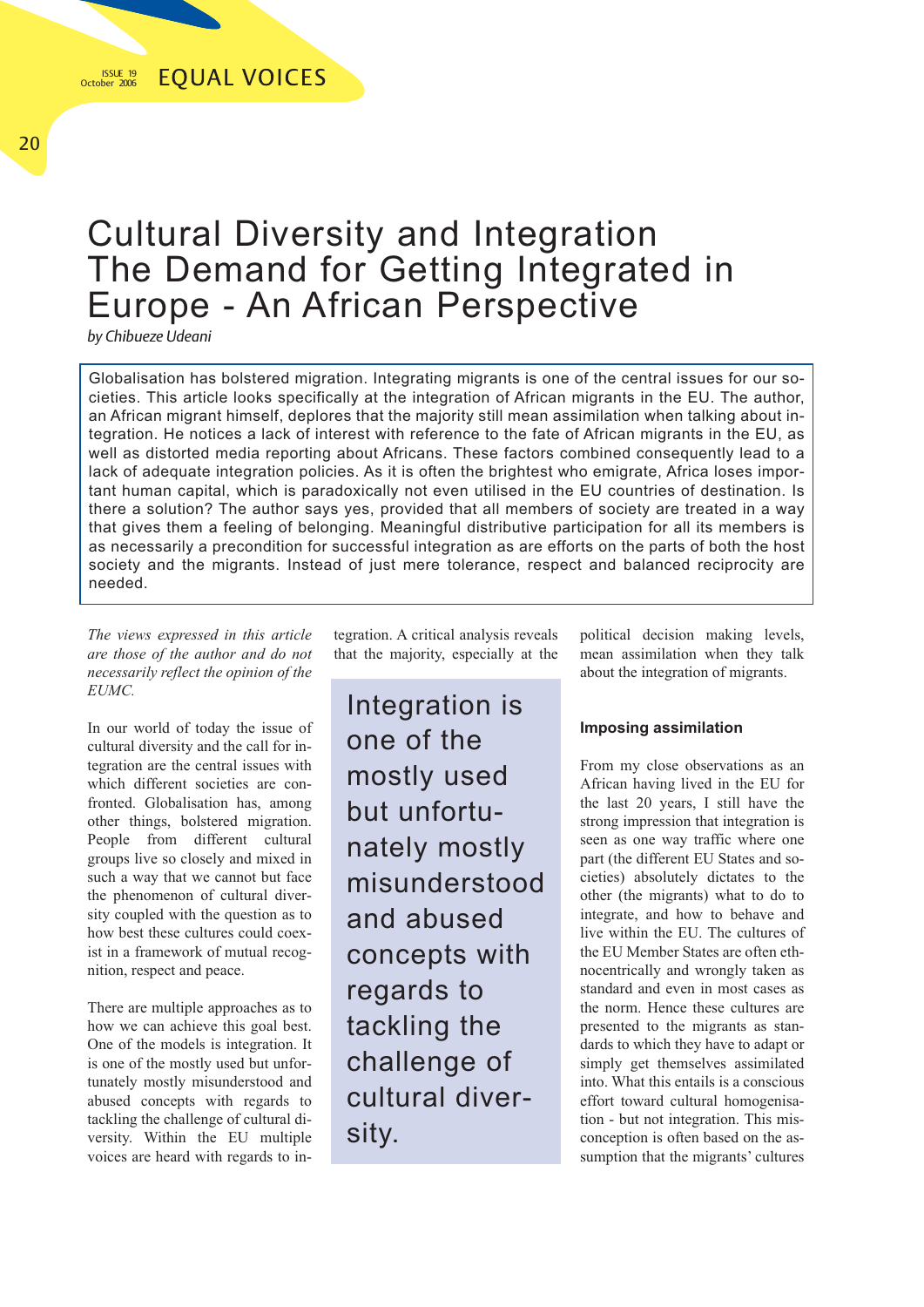ISSUE 19 October 2006

of origin would apparently be inferior to the respective cultures found within the EU Member States. For the migrant, this one way traffic implies a slavish, total and uncritical acceptance of the new culture/s with a simultaneous rejection of one's own culture of origin.

Even for resident migrants willing to integrate, there are many discriminatory artificial barriers, built up to make it absolutely impossible for migrants to become fully accepted and equal citizens of the EU Member States. Not even the possession of the citizenships of a Member State protects migrants from such policies and practices.

### **All animals are equal?**

Another interesting observation is the phenomenon of segregation and dumping in the treatment of migrants. This brings to mind George Orwell's Animal Farm: all animals are equal but some are more equal than the others. Some migrants are treated distinctively, especially where there are important and strategic economic, cultural, political and other interests involved. For example, some groups of people, such as celebrities (e.g. football players), are much more likely to receive citizenship than other migrants. This is especially the case when it is obvious that any unwelcome treatment would attract official reactions. The rest of the migrants fall into the category of undifferentiated masses who have to cope individually or even as groups with the mostly unfair and discriminatory treatment dished out to them by and in the EU Member States. This is where African migrants find themselves as a minority at the lowest rung of the social and cultural ladder in the EU.

Anyone conversant with the news headlines of recent times within the EU is aware of the constant news

African migrants find themselves at the lowest rung of the social and cultural ladder in the EU.

about either the stranded boat people from Africa or bodies of the unfortunate drowned colleagues of these survivors. The wave of African migrants storming the coasts and other boundaries of the EU is on the increase. It is not only these groups of Africans that are in the EU. There is a significant number of African migrants who are already residing in the EU both legally and illegally. Hence it seems necessary to look at the situation of African migrants in the EU especially with reference to the official position, policies and politics from the view of an involved African residing in the EU.

## **Lack of interest – lack of policies**

There is a clear indication of a lack of interest with reference to the collective fate of African migrants in the EU. The most common impression is that within the EU policies and politics, especially from the presentation of the mass media and the experience of involved African migrants, there a lack of interest in officially recognizing the presence of African migrants as members of EU-societies. Through one-sided or often distorted media reporting, one is made to believe that the majority of the African migrants are criminals and here illegally - and hence have to be treated accordingly.

For many African migrants who are trying to make a living in the EU, the cost of this situation is very high. It entails, for instance, putting up with racism and not being able to fight it, because their positions are often officially insecure. Many African immigrants have experienced social and political maltreatments in their respective countries of origin. Many had high hopes with reference to basic human rights coming to Europe, especially into the EU. Consequently, they are taken unaware by such treatment even at official levels (for example the repeatedly reported violence by police officers against Africans in several EU Member States). Many African migrants hoped to find a job, a place of relative peace, political stability and respect for human rights in the EU. But in reality, as a result of racism and other unnecessary woes, life is far tougher than they had expected.

In the face of all these miseries there is an evident lack of clear appropriate policies from the EU or its Member States.<sup>1</sup> As one African migrant puts it: "Many EU States are not the abode of human rights and freedom that they claim to be. Their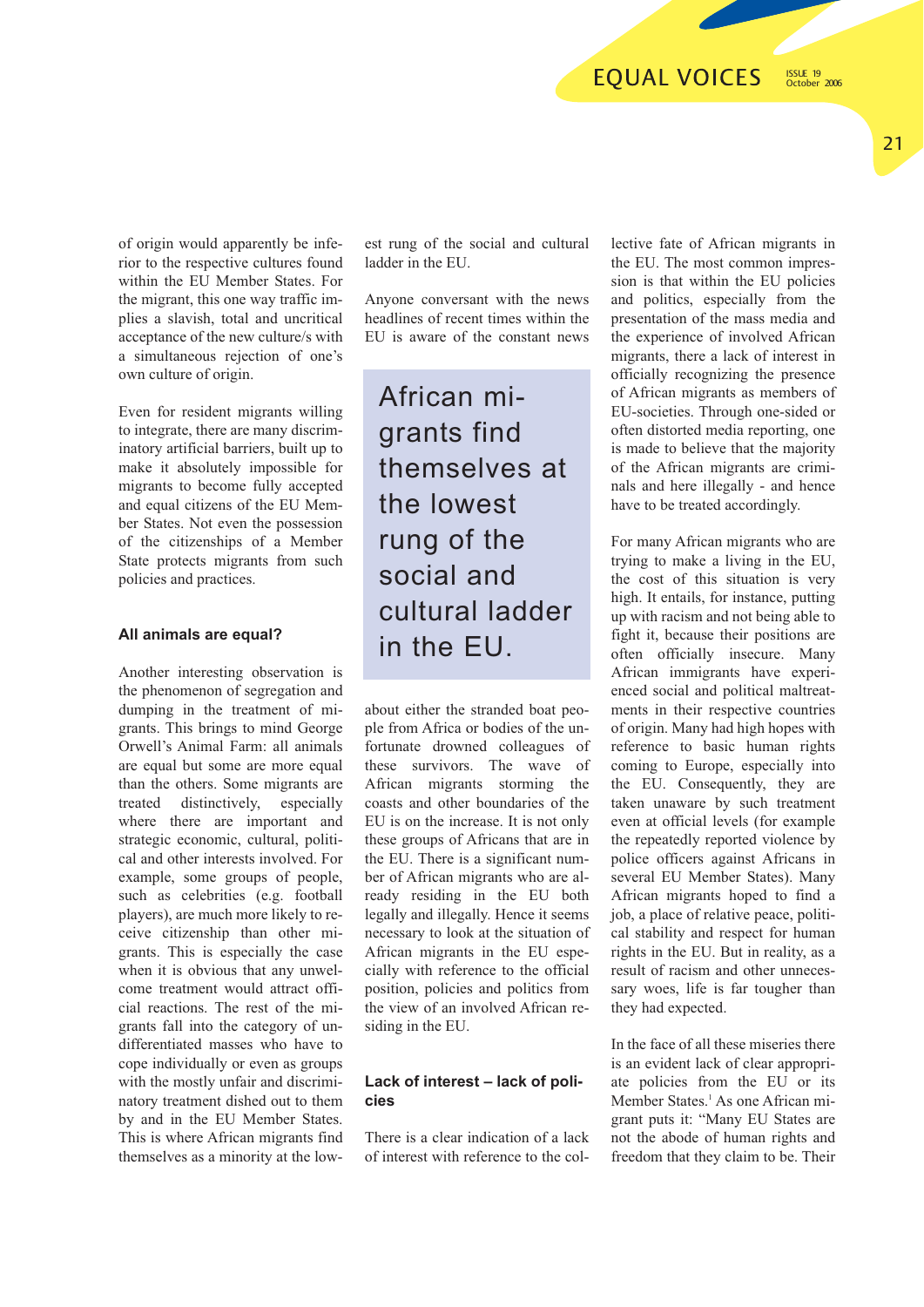#### **EOUAL VOICES** ISSUE 19 October 2006

practices are humiliating, taking away our dignity and our honour as human beings."

Most of the efforts, especially recently, are geared towards setting up and tightening forces and practices to ward off African migrants from the EU societies. Another nauseating issue is how the so-called experts try to put up a list of causes (poverty, geographic proximity about the location of Africa in relation to Europe etc.) of the migration without pinpointing the most central point. This point is the history and nature of the relationship between Europe and Africa ever since that day the first white man set his foot on African soil and Africans made the mistake of not treating him appropriately. Of course, Africa's poverty is one of the main reasons for emigration today. But where does this poverty come from? Africa has been exploited for hundreds of years and still is by the industrialised world: its millions of deported

slaves, its stolen natural resources, and high interest rates on loans to Western banks all contributed to the prosperity of the West and its development – and at the same time hampered development in Africa itself.

In some rich EU nations politicians today still maintain that African migrants threaten jobs and security. They overwhelm social welfare and



Among the thousands of Africans leaving each year for Europe, there are also the best and brightest of the continent. Africa's human capital is being almost completely depleted by immigration to Europe and other parts of the Western world.

> health systems, and their uncontrolled presence angers voters. But all serious social research reports indicate that migration can be a valuable economic resource to their host nations - one that Western governments do too little to mine. Maybe in the eyes of such policy makers African migrants do not count to such groups of migrants who are potential economic contributors?

In recent years, a notable trend is that among the thousands of Africans leaving each year for Europe, also the best and the brightest of the continent abandon their homelands. Africa's human capital is being almost completely depleted by migration to Europe and other parts of the Western world. Where are these groups of African migrants in the EU? What has become of them? One can simply say that only few manage to get something remotely adequate after paying incommensurably heavy prices.

It must also be said that migration is an age long phenomenon in human history and will remain part of it too. Problems abound as regards the integration of foreigners in every culture. At a time when Europe and the rest of the world are confronted with social tensions, conflicts, clashes and other social problems, voices are

heard in the EU questioning whether immigrants from the developing world can be successfully integrated into Western societies.

I dare to say yes based on the following theses:

1. For any society to achieve peaceful mutual co-existence it is absolutely necessary for all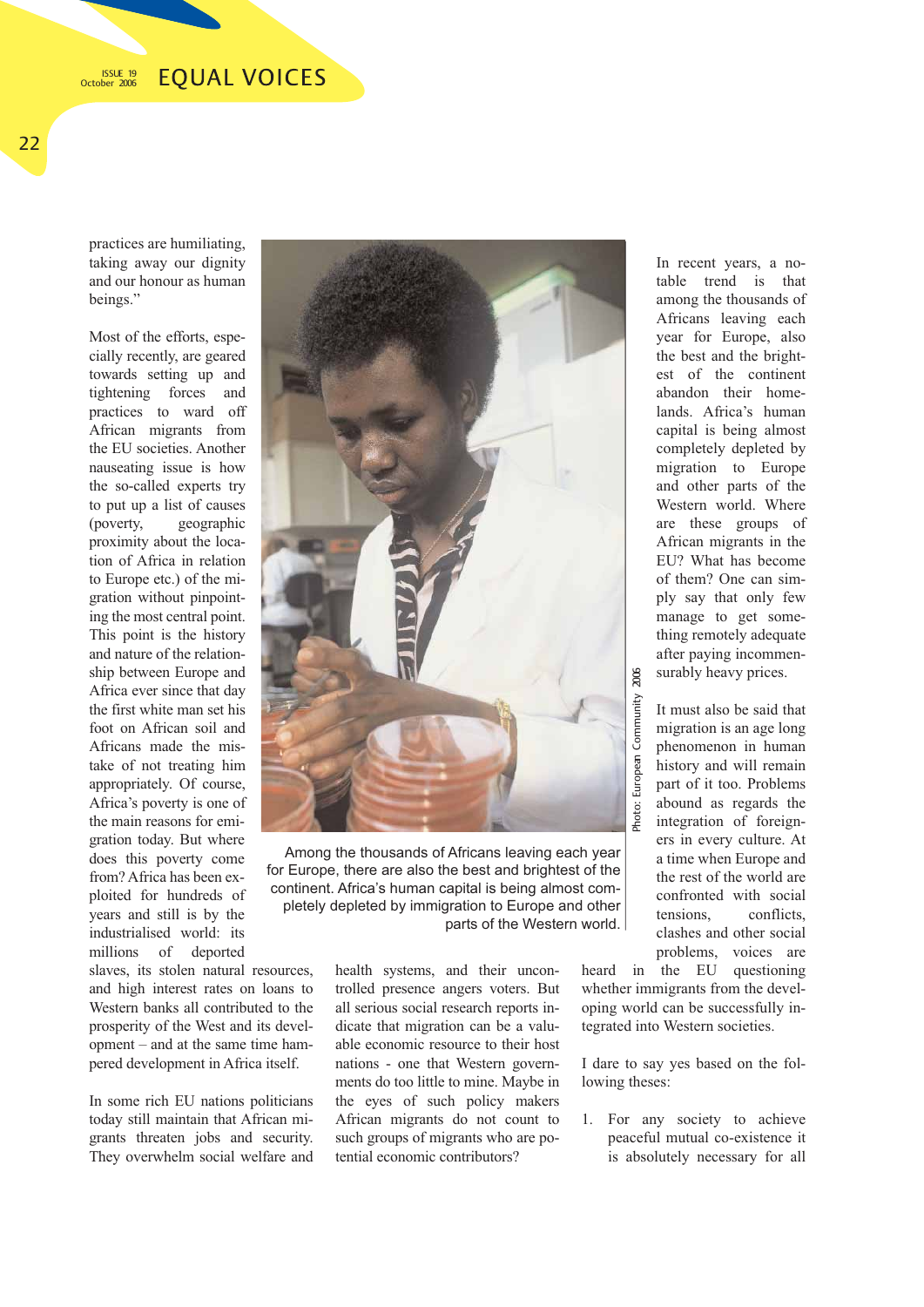## **EQUAL VOICES**

ISSUE 19 October 2006

its members to have the feeling of belonging and being a cherished part of the society. This feeling grows normally through the unrestricted distributive participation of the people living in that particular society in all facets of the society's life. (In practice, this would, for example, include full integration in the labour market, easier access to citizenship, as well as full political participation).

- 2. One of the results of this kind of participation is the appreciation of not only the society in question, but also of all its institutions by all the members of the society. This appreciation of the society and its institutions wakes the interest of all those involved in the upkeep of both the society and its institutions. Who would then, under normal circumstances, want to destroy what he/she has come to value?
- 3. The exclusion, segregation, discrimination and marginalisation of certain members of a society from meaningful distributive participation in the society stand for not only a big loss for the society in question but also for a heavy social time bomb within that society. In addition to these social aspects, the society also loses unimagined opportunities to create wealth by failing to take advantage of the readiness of many migrants' to engage in entrepreneurship.
- 4. Every society can only reap the fruits of its membership, to the extent it is ready to enable and promote unrestricted meaningful distributive participation of all its members, irrespective of their origin, race, colour or creed, in all levels and forms of life within it.

5. But to achieve the afore mentioned positive goals for itself and its members irrespective of origin, race, colour or creed, a society must define adequate goals, map out corresponding strategies and portion assign-

"Many EU States are not the abode of human rights and freedom that they claim to be. Their practices are humiliating, taking away our dignity and our honour as human beings."

ments and responsibilities to its different members.

6. Integration consists of more than a society just tolerating the migrants which find themselves in it. To achieve positive goals for itself and its members irrespective of their origin, race, colour or creed, a society must define adequate goals, map out corresponding strategies and portion assignments and responsibilities to the different members.

8. Only those who can participate can really belong. Those who participate and consequently really belong are also integrated. Those who are integrated belong and those who belong contribute to the sustenance of that in which they participate and to which they belong. Should anyone restrain from making the necessary contribution, they must be made aware of their responsibilities. Society is not exempted.

*Chibueze C. Udeani holds a PhD in catholic theology and is assistant professor for intercultural studies at the University of Salzburg/Austria. Chibueze Udeani was born in Nigeria, where he graduated in philosophy. He pursued his studies in philosophy, business administration and theology in Austria. For several years, he worked as Director for the Caritas Centre for Integration of Foreigners in Upper Austria. He is also the author of a number of publications on integration and intercultural competence. He regularly holds seminars and training sessions on intercultural competence for social workers and teachers, law enforcement executives, management academies amongst others. He is currently doing his post-doctoral research on "Intercultural Hermeneutics in Understanding of Cultures, Religions and Theology".*

23

Some Member States do have policies on intergration(although often not satisfactory), but the EU still does not have a common policy on the area.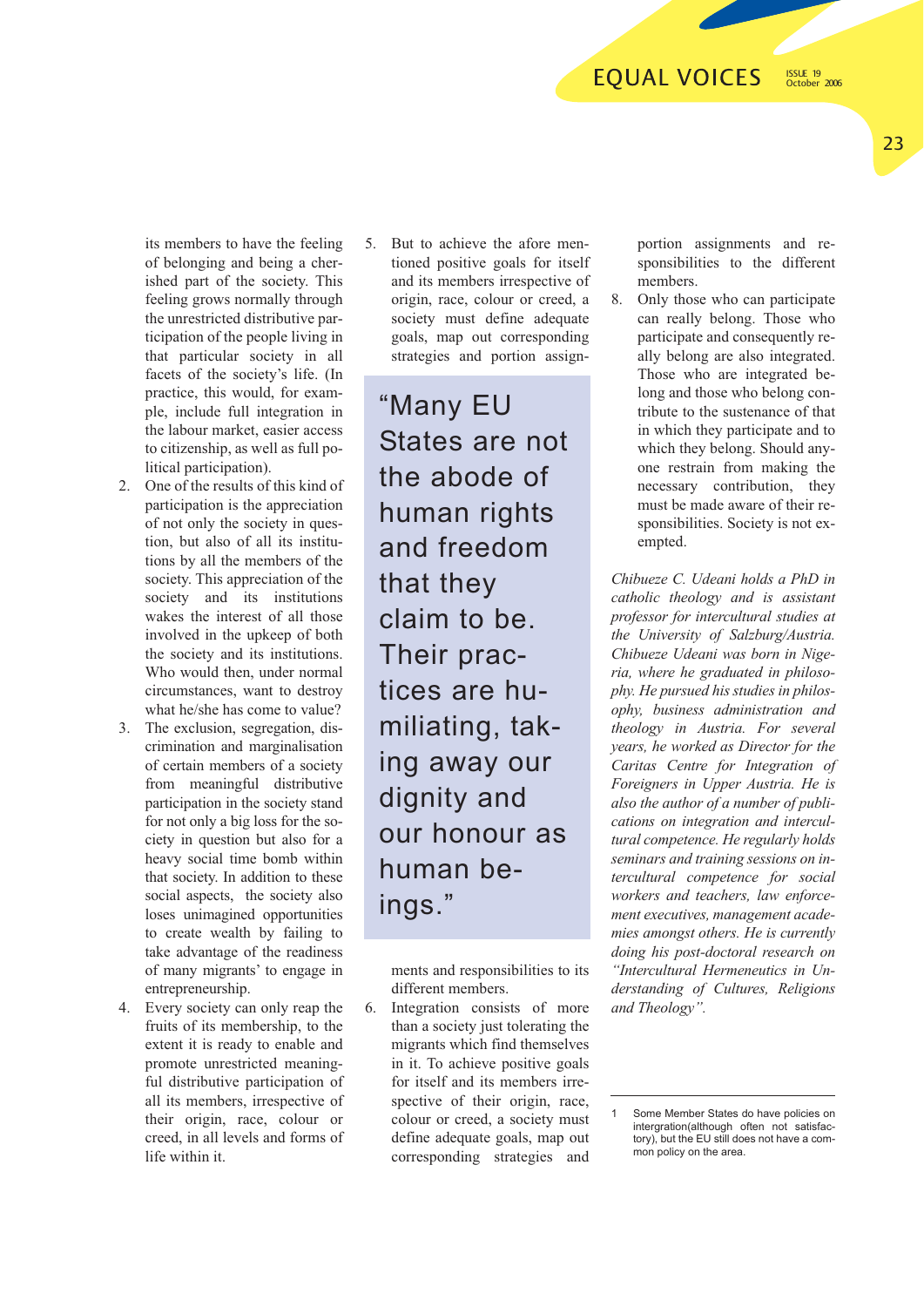## Integration at local level – the example of Aarhus/Denmark

*By Anne Marie Larsen*

*The views expressed in this article are those of the author and do not necessarily reflect the opinion of the EUMC.*

The city of Aarhus in Denmark has 295,513 inhabitants, 9.4 % of whom have a minority background from a country outside the EU, the Nordic countries or North America. At the end of 2005, Aarhus City Council adopted principles for a new integration policy, which underline that an active community is necessary to ensure a cohesive society with equal opportunities in practice for all, irrespective of race, skin colour, religion, political inclination or sexual orientation. The community is therefore the central element in the policy, with 'community' understood in the sense of compliance with society's basic democratic values and obligations.

As it is also necessary to combat potential barriers in order to realise the idea of 'community', Aarhus will work actively against discrimination. To this end, the Municipality has held discussions with representatives from ethnic minorities, and has involved ethnic associations, the Integration Council (the Integration Council will advise the Municipality in matters regarding the municipal integration efforts, and must be consulted when suggestions are sent to the City Council), key persons etc. in the preparation of its new integration policy.

In autumn 2006 and spring 2007, Aarhus is planning a total of five meetings of dialogue among the different groups of citizens. The dis-

cussions and the subsequent workshops aim to consider, among others, the following issues: education/employment; family/children/ young people; and the constitution/democracy/law. A common element in these themes will be the practising of religion (with a focus on Islam). Another will be gender equality.

The city's integration work focuses on three main areas:

- public services
- employment
- education

## **Public services**

The city offers a wide range of public services, ranging from childcare to services for the elderly. The objective is to mainstream integration and non-discrimination into its services.

### **Childcare**

In the area of childcare, Aarhus has educational consultants, each of whom supervises a number of institutions. These consultants are responsible for providing guidance and support to the institutions' managers also in the event of questions concerning refugees and migrant children. The issues which arise relate, for example, to food, personal hygiene, the changing of Muslim girls' nappies by male staff etc. Concrete answers are provided to these questions.

### **Services to the elderly**

The number of elderly refugees and migrants in Denmark is rising rapidly, and their use of the public care is rising. Aarhus has established a knowledge centre for services available to elderly refugees and migrants. The centre has carried out surveys in recent years to evaluate the elderly minorities' knowledge and use of the public services available. The latest results indicate that many elderly refugees and migrants are not aware of these services. However, the survey at the same time shows that more and more elderly people with minority background in Aarhus are aware of and use the services available in the area of public care for the elderly, and that the interest in using these services is increasing.

According to the centre, the results of the research also indicate that more refugees and immigrants are using the centres for the elderly. This message has been repeated in leaflets, brochures, films and posters available in many languages and at meetings with representatives from the ethnic communities, voluntary organisations and on the radio in a dozen languages. Experience shows that as a result of this effort, more people felt it was acceptable to receive help from their senior centre. So the effect was to make it legitimate to receive help outside the family.

### **Employment**

Aarhus adopted an initiative in 2000 to promote employment amongst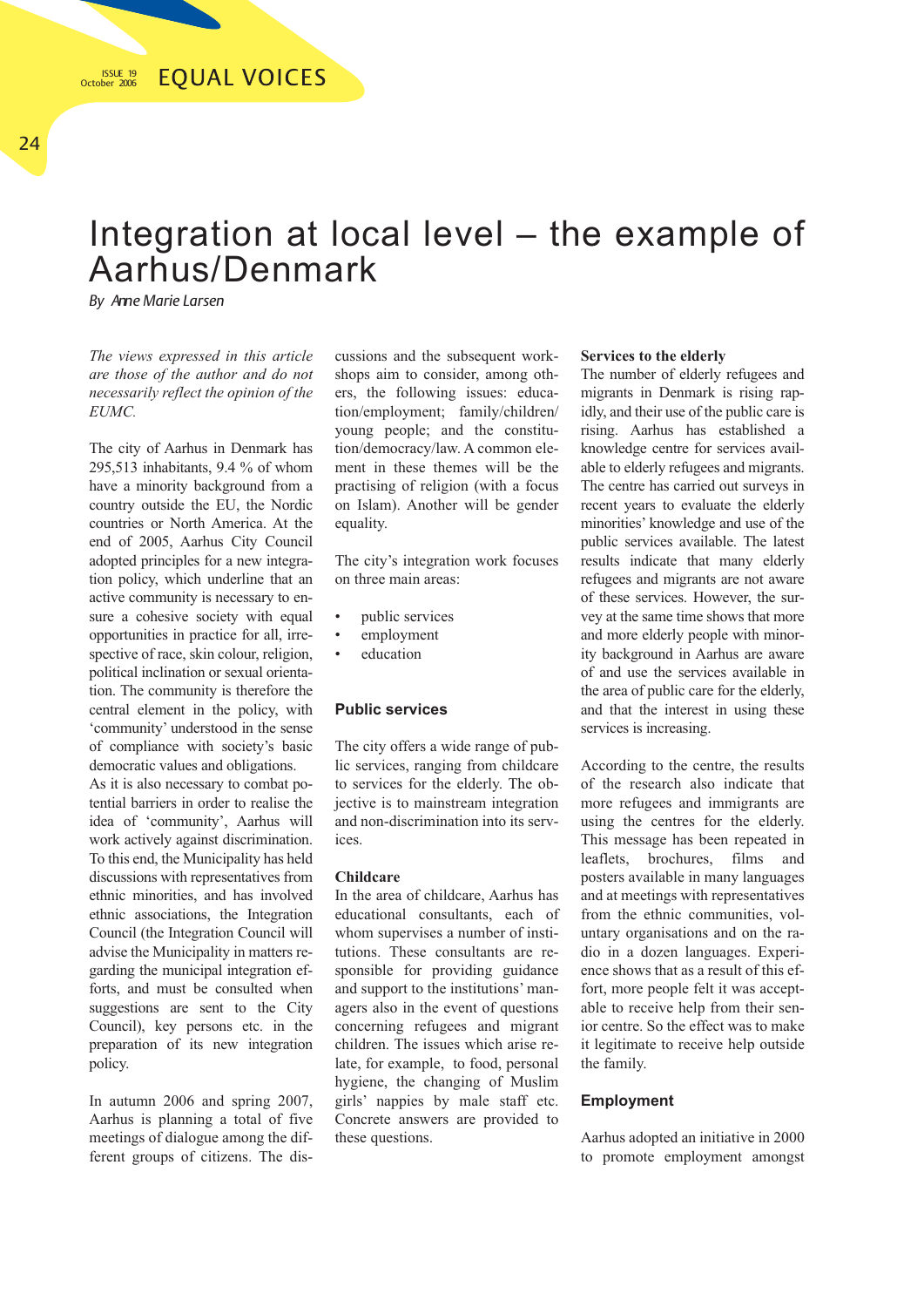## **EQUAL VOICES**

ISSUE 19 October 2006

25

refugees and migrants. The aim of the initiative was to increase the level of employment for refugees and migrants from third countries by three percentage points per annum for the next 10 years, until the employment rate for this group in Aarhus has reached the level of the population in general. (Currently, the employment rate for refugees and migrants is 41% in Aarhus City and 70% in the whole of Aarhus Municipality. The rate has improved, but there is still some way to go to reach the average level of employment).

In order to increase the employment rate of migrants, Aarhus has launched a number of initiatives, such as:

- Company traineeships
- Company rehabilitation
- Flexible jobs

The employment initiatives in Aarhus are based on a close and constructive partnership with private companies in the area. The City Council decided to appoint an employment and education committee, in which role models, companies, the Integration Council, public institutions and others are represented. The committee will provide ideas and help to promote employment and retain young refugees and migrants in secondary education.

## **Education**

### **Language learning**

In 1999, the Danish Parliament decided that all municipalities were to offer language stimulation in Danish to 3-6 year old bilingual children. The scheme has had a positive effect in Aarhus. For example, 41% of a kindergarten class in 1999 started their schooling in a reception class for immigrants because of inadequate Danish language skills. In 2005/06, only 7% of bilingual reception class pupils required this service. The others have now become so competent in Danish via language stimulation that they can start directly in a normal kindergarten class.

### **Introducing 'magnet schools'**

In recent years, attention has regularly focused on a number of schools where the concentration of bilingual children keeps growing. The City Council decided that dispersing the pupils was not a solution. The wish was instead to strengthen those schools which had most bilingual pupils, and eight schools gained the status of 'magnet schools'. The 'magnet schools' quality of teaching was to be



Teacher and child in a kindergarden in Aarhus.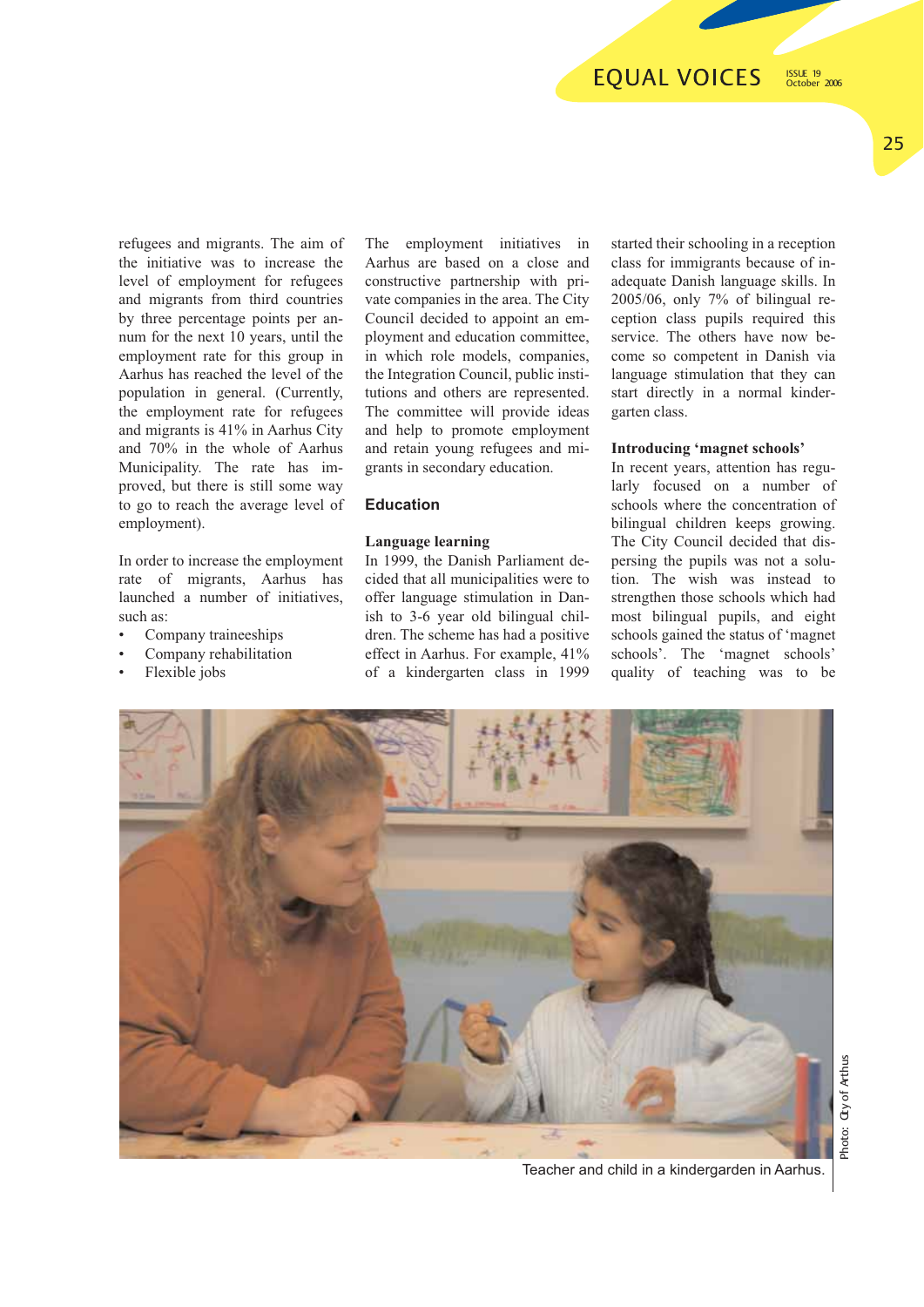markedly improved via the provision of additional resources and a number of initiatives, so that children leaving these schools would have the same chance of commencing and completing secondary education as children from other schools in the Municipality. The central focus in the magnet school plan is:

- Focus on skills (via increased hours, specialist subjects,…)
- Extended homework assistance arrangements (with both employed teachers and volunteers)
- Strengthening of the schoolhome partnership (e.g. parents' meetings in language groups led by bilingual teachers with special training)
- In-service training for management and teachers (especially with regard to the use of Danish as a second language in all teaching and other activities, and the implementation of cross-cultural education)
- Greater coordination between school and leisure

### **Countering segregation**

In 2005 the Danish Parliament passed an Act ensuring pupils a free choice of schools across school districts and municipal borders. The result in Aarhus is that many bilingual parents have elected to enrol their children in schools with a majority of Danish pupils.

Another Act of Parliament, on the strengthening of education in Danish as a second language came into effect on 1 August 2006. The Act provides a legal base to refer bilingual pupils with special needs in the Danish language to a school other than the district school. The Act is optional, meaning that a municipal-



Ahmad El Ahmad

*Do you think your city's activities on integration have had a positive impact on you, your family, friends, and if so, can you give examples ?*

I think that the city's activities on integration have had a positive effect on me and my family. I would like to focus attention on its employment activities which in concrete terms for me meant that I could enter the labour market through the labour market network. My child could also go directly to the general Folkeskole (primary school) without having in particular to attend a reception class during their introductory period. This is due to the city's efforts in the form of language stimulation in kindergarten.

*What has your city done to integrate minorities, what else would you like to see happen?*

The city of Aarhus has been and is the leading city in terms of integration activities. For example, a monitoring group was established, consisting of different ethnic minorities, long before it became compulsory to set up an integration board in Denmark as a whole. The importance of this was considerable since target groups were involved to participate in finding optimal solutions in different areas with a view to achieving integration.

In addition, many projects were implemented to develop clubs and cultural meetings (the most recently built was Globus  $1 - a$ large multi-purpose hall) in areas where many ethnic minorities live. It would be great if the employment rate for ethnic minorities would increase, for instance by an increasing number of people from refugee and immigrant backgrounds employed in all possible municipal departments. This will create a better identification of other ethnic minorities with them and therefore the feeling that ethnic minorities are a real part of the population and that they are on equal terms with the rest of the Danish population.

*Ahmad El Ahmad: "I originally come from Palestine, arrived from Lebanon, am married and have four children. I am a construction engineer and have done an IT training course. I recently completed my training and employment officer training. I have been working as a training advisor at the training and employment advisory centre in Gellerup since April 2004."*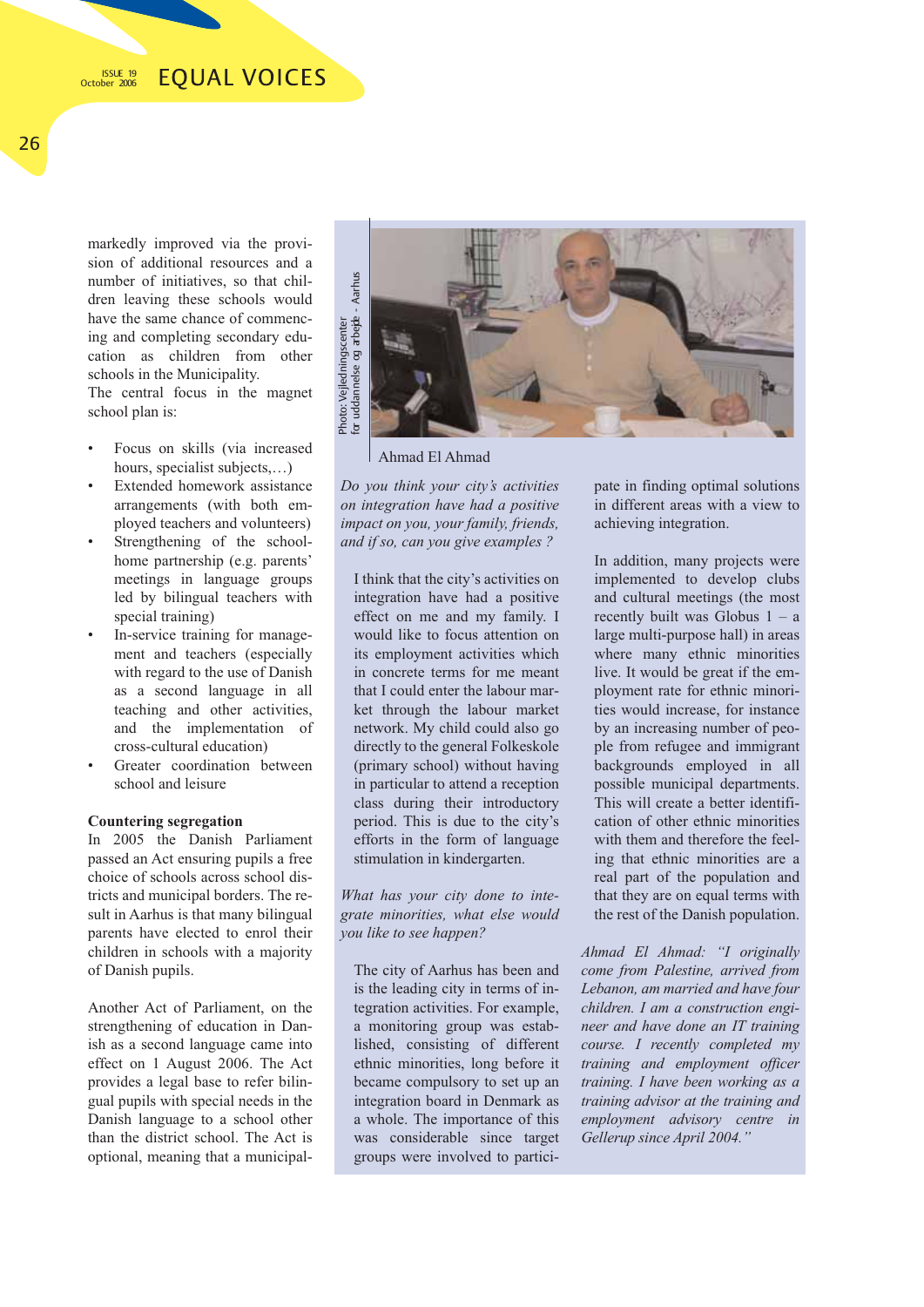#### **EQUAL VOICES** ISSUE 19 October 2006

27



ity can choose to apply it, as Aarhus City Council has done - the first and only Municipality in Denmark to do so. The City Council has seen a new opportunity in this Act to achieve legally a different distribution of bilingual pupils with special needs in the Danish language in the municipality's schools. In the longer term the aim however is to secure sufficient language skills for all bilingual pupils before they start school.

Extensive in-service training of staff in the recipient schools is being undertaken in order to comply with the Act's specification of 'a better offer to the pupil'. According to the Act, attending a school with more pupils with Danish native speakers will support the language acquisition for bilingual pupils with special needs in the Danish language. When it is con-

sidered that the pupils no longer have special needs in Danish, they may choose to continue at the new school or to attend their local school.

Given the changed conditions for some of the magnet schools, the City Council has also decided to strengthen the magnet school concept by making three of the magnet schools with the highest proportion of bilingual pupils (80%, 99% and 100%) full day schools. This means that a substantial group of children who have not previously had access to after-school facilities will now also be able to participate in a large number of stimulating activities over and above those in their ordinary school curricula. It is thus believed that the full day schools will have both an educational and a general beneficial effect on the pupils, and it is also expected to have a preventive effect on potential prob-

Students in one of Aarhus' magnet schools.

lems. The full day school concept will be phased in, starting with the youngest class during the 2006/07 school year.

### **New challenges**

For the Aarhus City Council, the major challenge in the area of integration in the years to come remains moving more people with ethnic minority background into employment while keeping young people from ethnic minority background in secondary education and the labour market. Aarhus's new integration policy therefore focuses to a high degree on strengthening the areas of education and employment and the relationship between these areas. Other significant challenges include: the continuing concentration of ethnic minorities in particular parts of the city; initiatives in rela-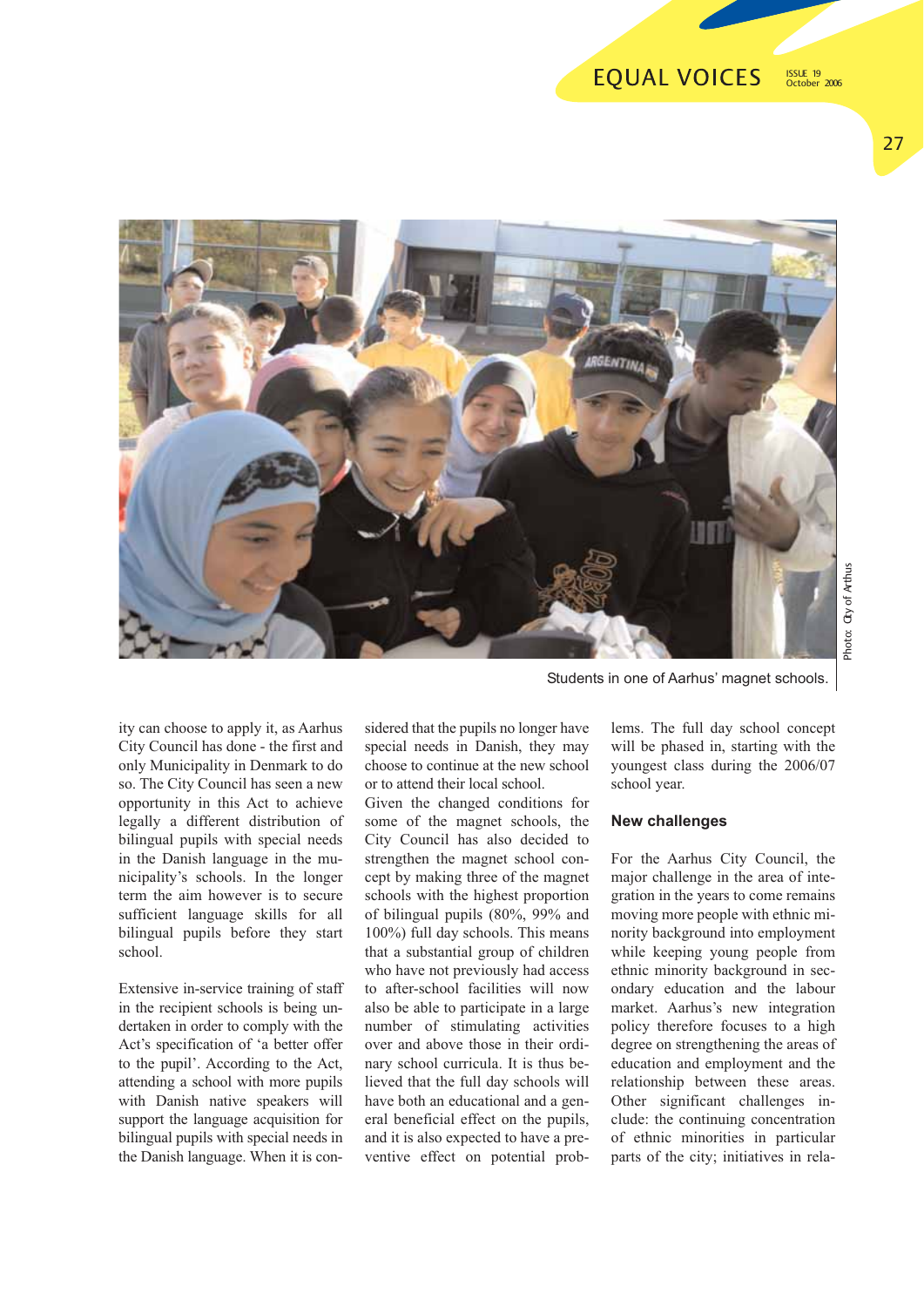## Putting integration policies into practice – the example of Bradford/UK

*By Rizwan Rehman / Bradford Council*

*The views expressed in this article are those of the author and do not necessarily reflect the opinion of the EUMC.*

Bradford is both culturally and racially a rich location, embodying much diversity within its population of 491,000. Approximately 20% (98,000) of the population is from a black or Asian background. Of this 20%, 72,000 are from Pakistani or Bangladeshi origin and it is a growing population. There is also a significant religious diversity within Bradford, with the Muslims being the largest faith group of the ethnic minorities.

Bradford Council has for many years been at the forefront of tackling issues of discrimination, deprivation and improving cohesion within the district and is taking an innovative, sustained and long term approach to improving community cohesion and integration. Working in collaboration and partnership with key agencies from the private, public, voluntary and community sector, Bradford has made striving efforts to make it a district whose people respect and celebrate differences in sex, race, culture and religion. In partnership with Bradford Vision, the Local Strategic Partnership, efforts have been made to advance social and cultural integration practices, policies and strategies for disadvantaged people from minority ethnic communities from all ethnic backgrounds and refugees. Bradford Council enables minorities to effectively integrate into society by helping them to access services, to know their rights, entitlements and opportunities and to overcome barriers to learning, employment and training. Bradford has produced a comprehensive action plan in collaboration with the partnership of the district.

The key priorities of the plan are:

- 1 Equity of access and outcomes
- 2. Civic pride, participation and citizenship
- 3. Community relations
- 4. A safe district for individuals, communities and organisations



An example of Positive Action Trainees in Building work, supported by Bradford Council.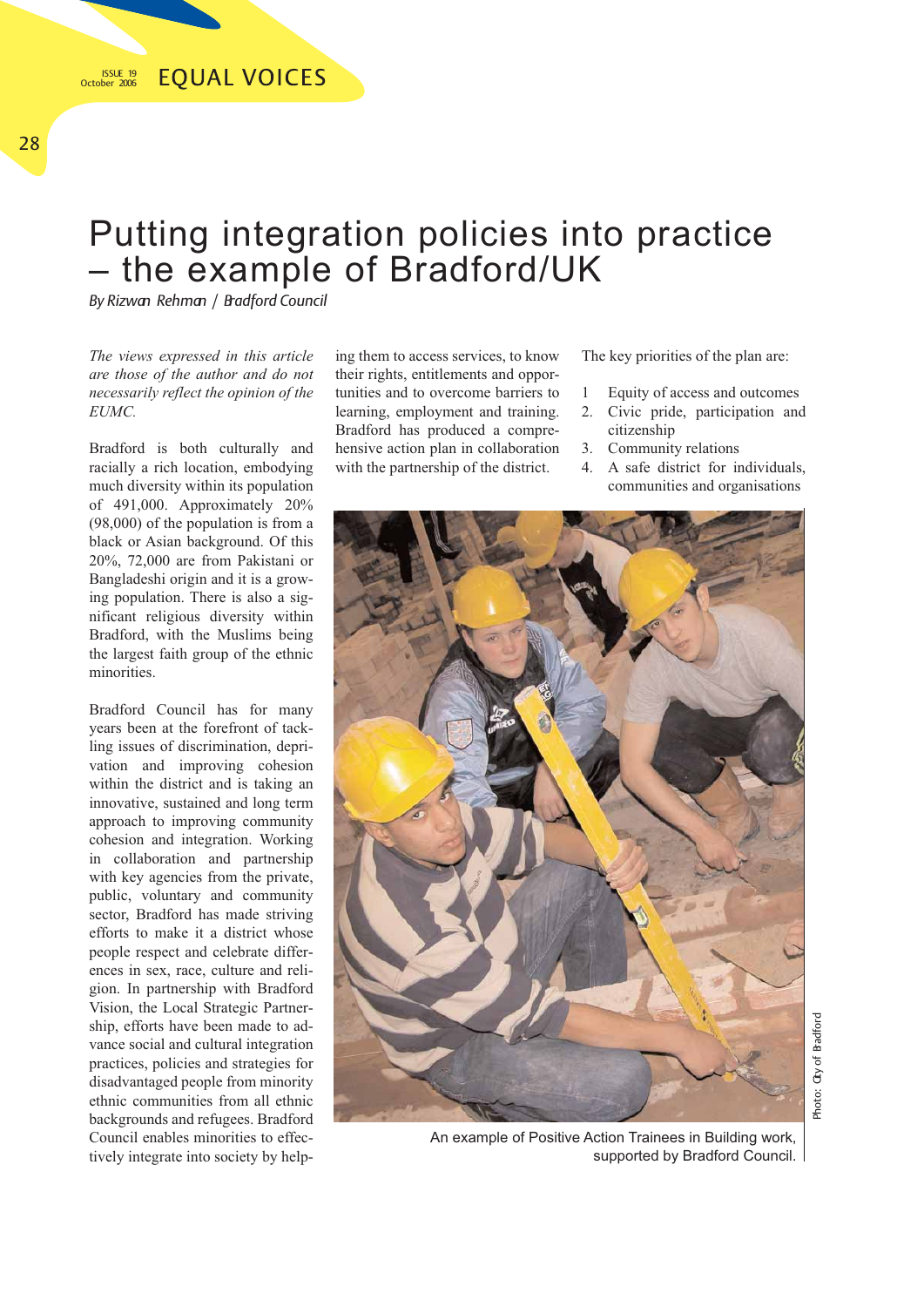29

## B-EQUAL Project

B-EQUAL was a project undertaken by Bradford Council which was part-funded by the European Social Fund. The project looked at developing innovative solutions for combating discrimination and for integration into the labour market. B-EQUAL piloted a project called New Arrivals through QED (Quest for Economic Development), a charitable organisation that looks at and meets the needs identified by the community. The New Arrivals Programme provides support for immigrants entering the UK, including language, confidence, and orientation, as well as meeting employers. The participants on the programme are predominantly from Pakistan, Bangladesh and India, but more recently there has been an influx of clients from the Slovak and Czech Republics and Poland. The project has been hugely successful, supporting new arrivals to integrate into the UK by giving them personal support, detailed information on how to get a job, adult education and training.



Iffat Ishaq Photo: Bradford City

*Iffat Ishaq arrived in the UK with limited skills and little knowledge. She had mixed feelings of life in UK. The New Arrivals project helped her to integrate and become part in UK society – she can be seen as a positive role model.*

"QED helped me to enrol on an English Language course at Bradford College... gain my GCSE and study to do English A-Level. My spoken English has improved so much... I now work as a Conference Assistant, organising conferences and training seminars all over the country. I have joined the Association of New Arrivals and will use the network to carry on the help that I received."

Overall, the action plan is a key contributor within the Community Strategy and the main challenge is to ensure that principles and practices are mainstreamed into all agencies and organisations.

**1. Equity of access and outcomes -** *Fundamental underpinning to ensure improved outcomes for ethnic minority communities, women, young people, the elderly and the disabled in relation to education, employment, housing, crime and the environment.* 

Examples of some projects:

- Bradford ran a project called B-EQUAL, which was part funded by the European Social Fund. It piloted the New Arrivals programme which aimed at providing support for language training, orientation, and job finding<sup>1</sup>.
- Another project ran by Bradford Council called Black People into Management (BPIM) looked at improving the level of representation of existing Black and Asian staff members into senior management level in the organisation. Each participant had a Director as a mentor. The programme allowed participants to undertake rigorous pieces of work to broaden their skills and knowledge in core areas and provided opportunities for work shadowing.
- Bradford Council have provided opportunities through Positive Action Traineeships (PATs). PATs are training positions aimed at minority groups where there is evidence that these groups are under-represented within an organisation as a whole or at certain levels or in certain types of jobs.
- Bradford Council's Social Service Department has a dedi-

cated Unit responsible for Immigration and Asylum. The Unit provides help with accommodation and/or subsistence for those asylum seekers who are eligible for support under the Immigration and Asylum Act 1999.

On education, it has to be noted that segregation takes place within schools. In some schools there is little or no interaction with minority ethnic communities. Some schools are almost 100% white, and some are 100% minority ethnic. Education Bradford piloted the Linking School Project and brought together different communities within Bradford. The idea of the project is to involve pupils from schools in a range of activities to develop co-operation and awareness of cultural diversity. Long-term links between the socially diverse communities have proved to be successful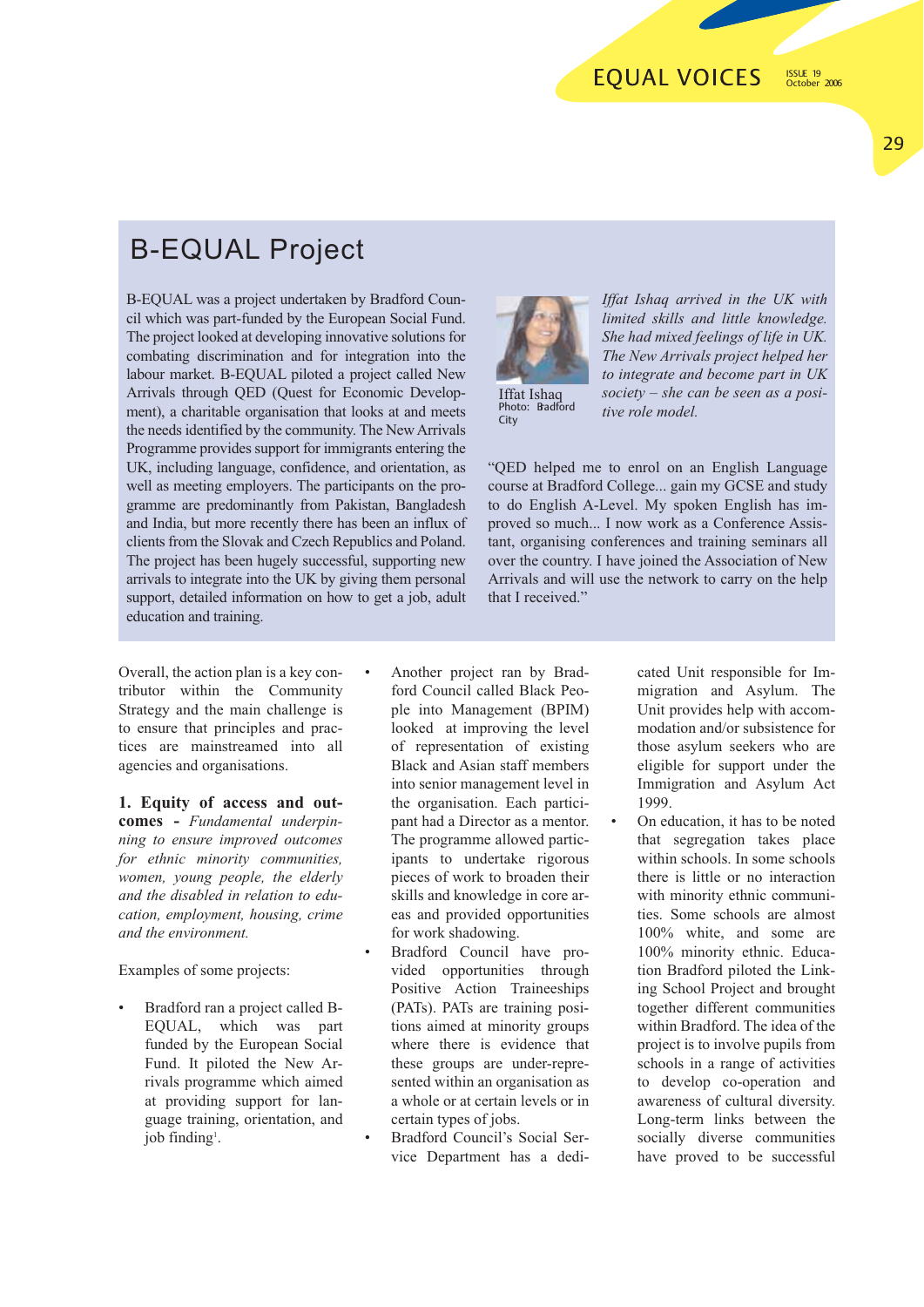**EQUAL VOICES** ISSUE 19 October 2006

and beneficial to Bradford. Initially started at Primary School level, this will continue further into Secondary School level so that the challenges, myths and prejudices can be overcome<sup>2</sup>

• Bradford's first Muslim Girls School, Feversham College. was opened in 1984, after Muslims complained of a lack of girls-only education in Bradford. The all-girls school serves one of the most deprived communities in England and has been ranked as the best state secondary in the country for "adding value" to children's education. It is one of the highest achievers of examination results in England.

**2. Civic pride, participation and citizenship -** *To increase levels of influence and involvement in the decision making processes of the district. Encouraging all minorities into leadership and promoting active citizenship.* 

Bradford Council is committed to working towards equality in its roles as an employer, a service provider and as a leader in the district. Along with other key agencies and partners, the Council has therefore developed a process of consulting and communicating with the communities through its "Equality Forum". The development of the Equality Forum is one part of the emerging Equality Structure. The Forum is made up of representatives from all the communities including representation from Eastern European communities. The Forum brings together representatives from specific Communities of Interest, the elected Council Leader, the Chief Executive

and Senior Officers of the Council to progress the equality agenda. The representatives are able to contribute to and discuss the issues of service delivery and local policy.

**3. Community Relations -** *To strengthen community life and build greater contact and understanding between communities across the district.* 

Since 1991, Bradford Council took the lead in breaking down the barri-

Bradford Council is committed to a society that is fair and acknowledges that each community has both rights and responsibilities.

ers between many communities by establishing the "Community Harmony Awards". This is an annual event to honour and recognise the contributions of local residents towards promoting a cohesive community. Awards are made to individuals, groups and organisations for bringing together people from dif-

ferent communities through a range of activities and schemes including sport, music, dance, drama, gardening and cooking. For example joint cultural events have ranged from bringing together young with the old, disabled people with non-disabled people, white communities with minority ethnic communities and rural residents with inner city residents.

## **4. A safe district for individuals, communities and organisations -** *To create a level of commu-*

*nity safety, which will support good community relations and minimise community tension.*

The Bradford District Safer Communities Partnership, chaired by West Yorkshire Police and Bradford Council, is a multi agency partnership of organisations working to make the district safer. The Partnership brings together many different organisations and communities from across the district with the aim of improving the quality of life for everyone living, working or visiting Bradford.

## **Fairness and Inclusion Plan**

At the heart of the District's 2020 Vision is an ambition to create a prosperous district in which everyone has the opportunity to contribute and benefit from the prosperity. "Providing community leadership and accountability so that the needs and interests of all citizens are represented" is one of the purposes of the Council, which places fairness and inclusion high on its list of priorities.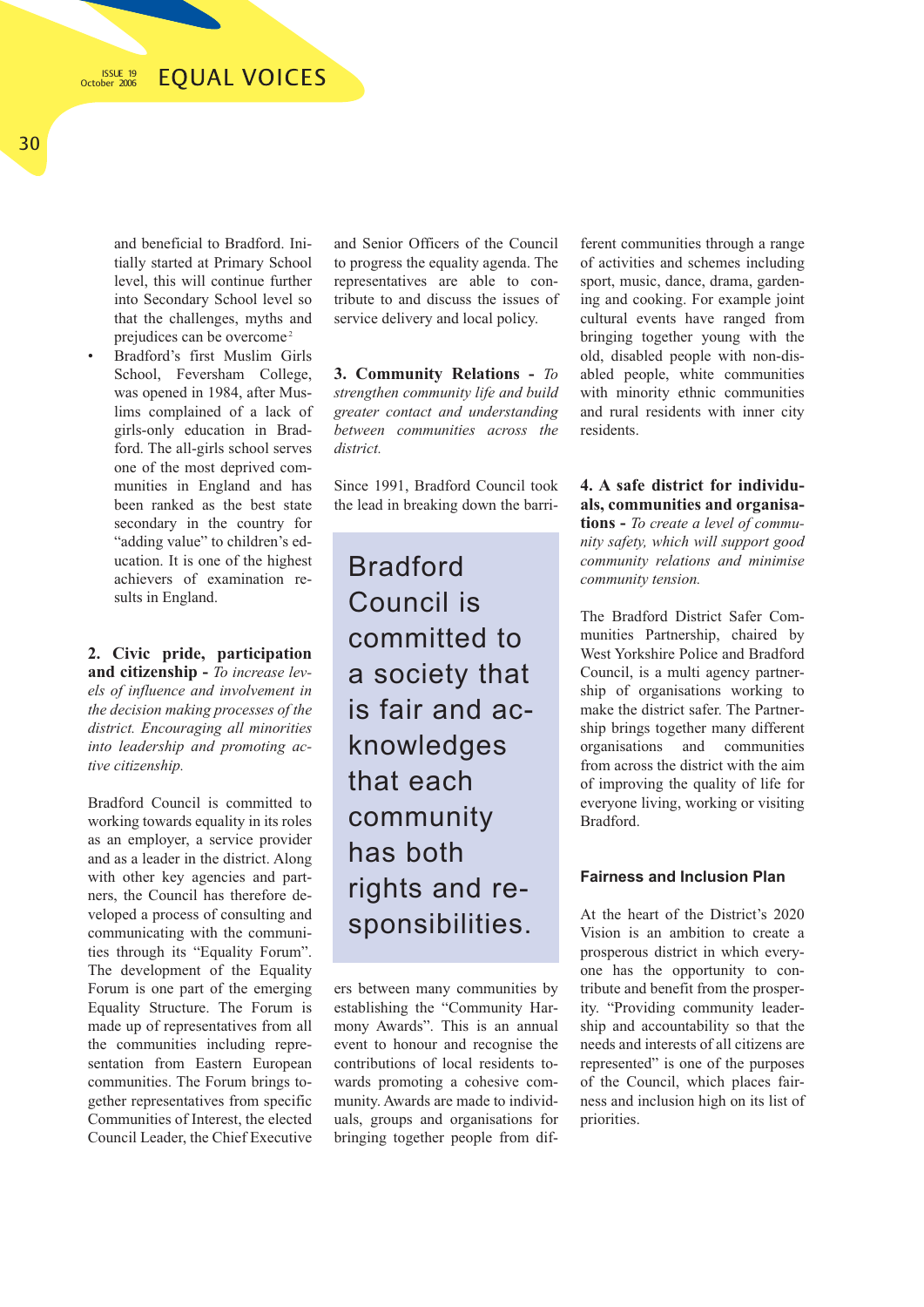## **EQUAL VOICES**

ISSUE 19 October 2006

31

A commitment to fairness and inclusion is central to the way the Council delivers services, employs its staff and fulfils its role as community leader. The diversity of the district is a strength and Bradford Council is committed to a society that is fair and acknowledges that each community has both rights and responsibilities.

Council departments are working with communities and individuals to understand their needs and concerns, and the Council has taken a lead in promoting and developing innovative ways of working with all communities.

The Fairness and Inclusion Plan:

- draws on what the Council has already achieved;
- outlines how it will develop fairness and inclusion within the Council and across the district.

The Council has tremendous influence and responsibilities – second to none in the district. But it can only make a real difference by harnessing the energy, aspirations, and good-will of individuals and of communities. That is how Bradford will achieve prosperity, well-being and improved life opportunities for all its citizens.

### **New challenges**

Overall, Bradford faces a number of crucial issues in relation to the creation of harmonious race relations in the city and in providing equality of opportunity to minority ethnic communities. There are no easy,



readymade and quick fix solutions to the problems that the city faces. However, some immediate essential steps, if taken, can enormously assist in moving forward in tackling these broad issues.

*For more detailed information, please see the updated EUMC Report on the Situation of Islamic Communities, which will be published in the near future. http://eumc.europa.eu*

See a concrete example on page 29. A full

range of projects can be viewed on www.b-equal.com and www.b-diverse.com

<sup>2</sup> Further information can be obtained from http://www.schoolslinkingproject.com/